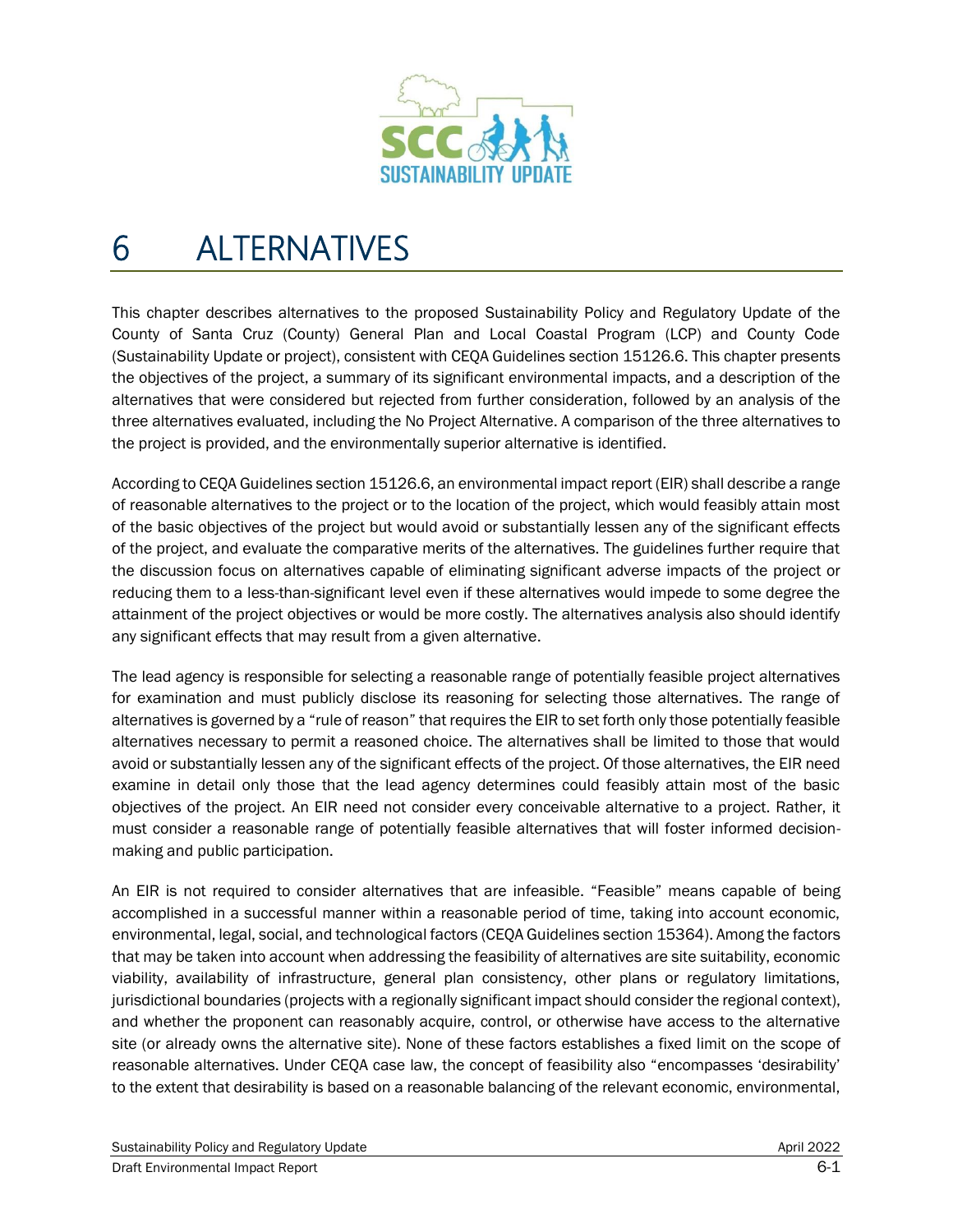

social, and technological factors." In assessing the feasibility of alternatives, agency decisionmakers may also take account of the extent to which the alternatives meet or further the agency's underlying purpose or objectives in considering a proposed project.

# 6.1 PROJECT OBJECTIVES

As indicated in Chapter 3, Project Description, section 15124 of the CEQA Guidelines indicates that the EIR project description shall include a statement of the objectives sought by the proposed project. A clearly written statement of objectives will help the lead agency develop a reasonable range of alternatives to evaluate in the EIR. In conducting the alternatives analysis, consideration must be given as to how, and to what extent, an alternative can meet the project's basic objectives. The objectives for the project, identified in Chapter 3, are as follows:

- 1. **Sustainable Development.** Foster a sustainable growth pattern that focuses on efficient use of urban lands, compact infill development along transportation corridors, and neighborhood-serving land uses; promotes economic vitality; and preserves the county's natural environment and critical environmental areas.
- 2. **Agriculture.** Promote the economic viability and environmental sustainability of the county's agricultural economy by protecting agricultural land and supporting a diverse and competitive agricultural industry.
- 3. **Conservation and Open Space.** Protect and enhance the county's unique environmental setting, diverse open spaces, and cultural and natural resources.
- 4. **Multimodal Transportation Network.** Improve the county's circulation system to provide an accessible, comprehensive, and effective transportation network that promotes active transportation modes and reduces traffic congestion by integrating automobile use with multimodal transportation options, including enhanced public transit, bicycle, and pedestrian amenities throughout the county.
- 5. **Housing.** Expand the county's housing inventory to create diverse neighborhoods including a mix of housing types, a range of density options and more affordable housing options, and to accommodate regional housing forecasts. Promote the building, retention, and renovation of quality housing for all incomes, ages, and abilities.
- 6. **Neighborhood Vitality and Services**. Expand and improve walkable neighborhoods and neighborhood vitality with neighborhood-serving shopping areas and services to provide better local services near housing areas and reduce vehicle trips.
- 7. **High-Quality Design**. Protect and enhance community character and maintain the identity and vitality of existing neighborhoods through high-quality architecture and design in new buildings, major additions, and redevelopment of existing properties that reflect the character of the surrounding neighborhood.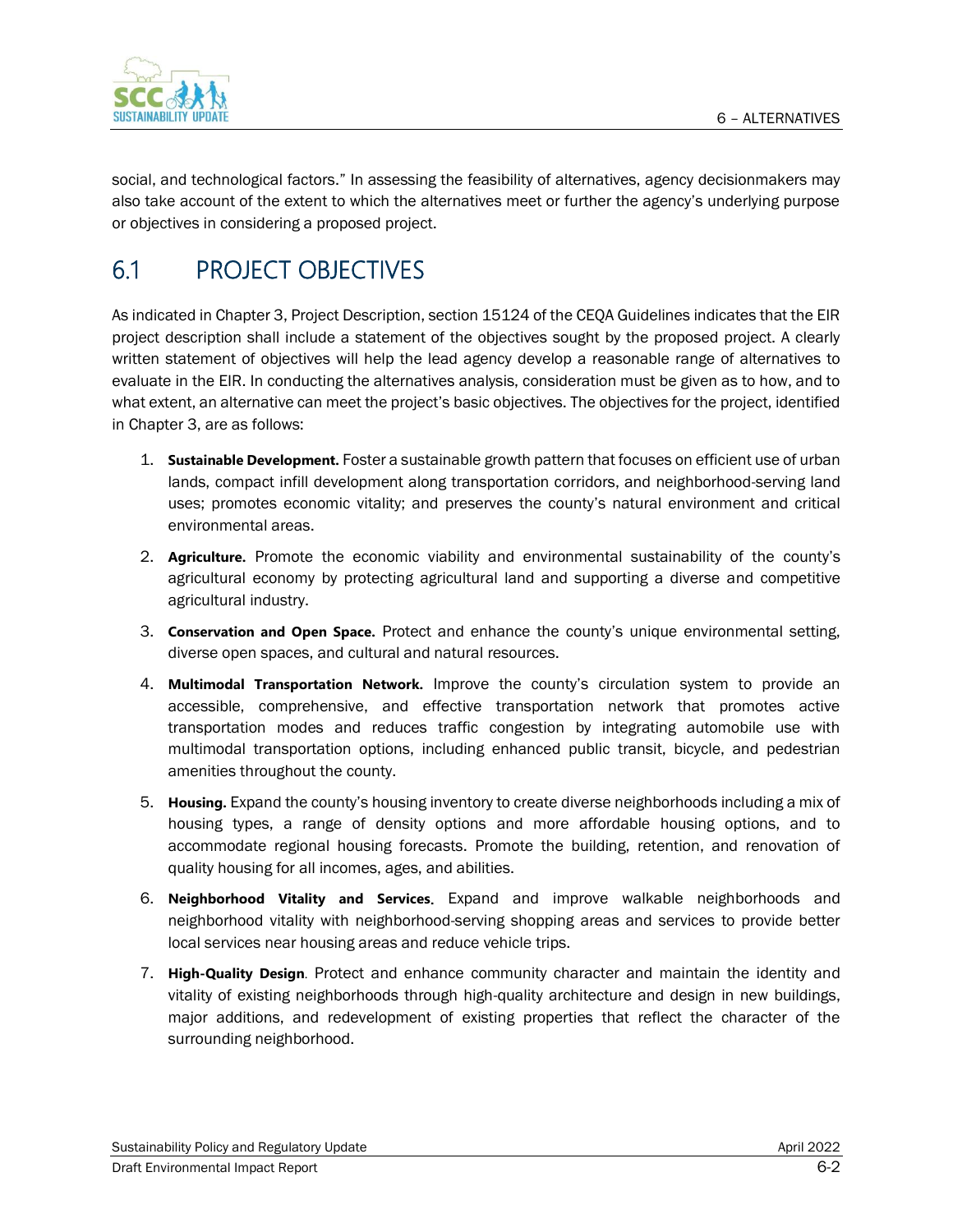

- 8. **Economic Vitality.** Expand and enhance employment opportunities to diversify the county's job base, promote a strong local economy, support the creation of jobs for the County's resident workforce, and achieve a better balance between jobs and housing in the county.
- 9. **Climate Change and Reduction of Greenhouse Gas Emissions.** Reduce greenhouse gas emissions to achieve all adopted targets, and proactively address climate change by implementing sustainable land use and transportation policies and programs that promote efficient use of energy and alternative energy sources.
- 10. **Healthy Communities**. Facilitate economic, social, and physical health and wellness by promoting sustainable development that fosters economic opportunities, physical activity, active transportation, access to healthy foods and healthcare, and neighborhood centers that enable residents to meet daily needs, such as shopping, employment, and recreation, in close proximity to their homes.
- 11. **Healthcare and Medical Facilities.** Enhance the medical services activity center on Soquel Drive between Mattison Lane and Soquel Avenue by promoting medical mixed uses in this area.
- 12. **Environmental Justice.** Promote the fair treatment of people of all races, cultures, and incomes with respect to the development, adoption, implementation, and enforcement of environmental laws, regulations, and policies; protect disadvantaged communities from a disproportionate burden posed by exposure and risk to environmental hazards; encourage equitable access to transit and active transportation, housing, as well as services and recreational opportunities; and continue to promote civil engagement in the public decision-making process.
- 13. **Pleasure Point and Portola Corridor.** Implement the Pleasure Point Commercial Corridor Vision and Guiding Design Principles to meet the community's vision regarding future development in Pleasure Point and along Portola Drive.
- 14. **Update Zoning Regulations and Permitting.** Modernize and streamline the County's zoning and land use regulations and permitting process through updates that reflect new land use policies and development standards.
- 15. **Align with State Law and Regional Plans.** Update the General Plan/Local Coastal Program and Santa Cruz County Code to address new requirements of state law; incorporate population, housing, and employment forecasts; and achieve compliance with all applicable state laws and regulations.
- 16. **Parcel Changes.** Implement parcel zone amendments to provide consistency with General Plan land use designations and to facilitate development of opportunity sites, such as underutilized properties along Portola Drive and on APN 025-351-19 in Live Oak.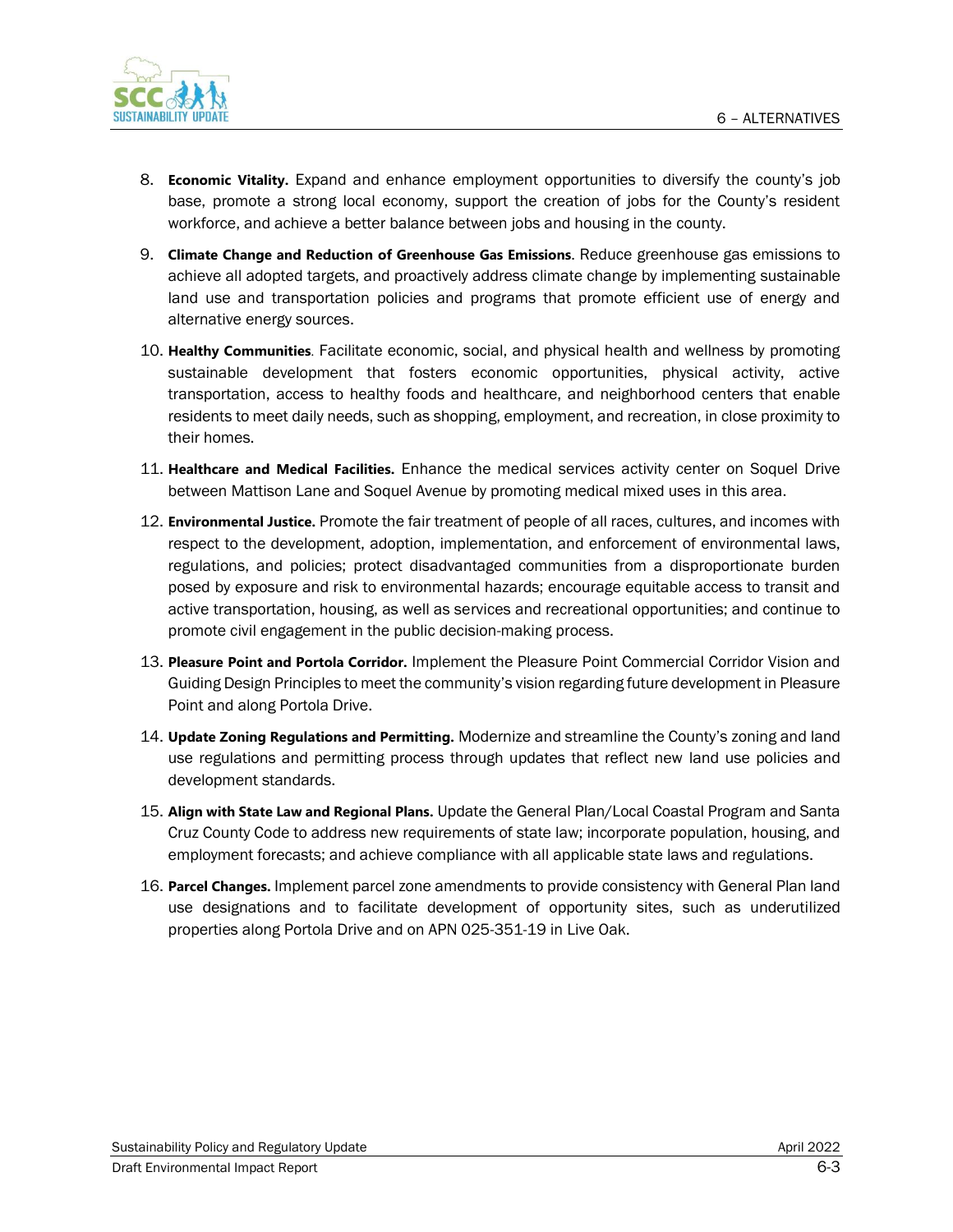

# 6.2 OVERVIEW OF SIGNIFICANT PROJECT IMPACTS

The following potentially significant and/or significant impacts have been identified, none of which can be mitigated to a less-than-significant level.

- Impact AGR-1: Farmland Conversion. Adoption and implementation of the proposed Sustainability Update could indirectly lead to conversion of Prime Farmland, Unique Farmland, or Farmland of Statewide Importance, as shown on the maps prepared pursuant to the Farmland Mapping and Monitoring Program of the California Resources Agency, to non-agricultural use.
- Impact BIO-2B: Sensitive Habitats (Thurber Lane/Soquel Drive Parcel). implementation of the proposed Sustainability Update could indirectly result in future development at the Thurber Lane/Soquel Drive property, which could impact sensitive habitats, including riparian and wetland habitats, and associated potential special status species.
- Impact CUL-1: Historical Resources. Adoption and implementation of the proposed Sustainability Update could indirectly lead to development that could result in a substantial adverse change in the significance of historical built resources.
- Impact TRA-1: Conflict with County Vehicle Miles Traveled (VMT) Threshold. Adoption and implementation of the proposed Sustainability Update would indirectly generate new development that could exceed the County's adopted VMT threshold.
- Cumulative Transportation- VMT Impact. Cumulative development and growth, both within the unincorporated county and in the incorporated cities, would result in a significant cumulative impact related to conflicts with VMT thresholds as the County's VMT threshold would not be met. The project's contribution would be a cumulatively considerable contribution, resulting in a significant and unavoidable cumulative impact related to VMT.
- Impact UTL-2: Water Supplies. Adoption and implementation of the proposed Sustainability Update could lead to development that could result in future increased demand for domestic water supplies, but two existing providers (City of Santa Cruz and Soquel Creek Water District [SqCWD]) may not have sufficient water supplies available to serve the development indirectly resulting from implementation of the Sustainability Update and reasonably foreseeable future development during normal, dry, and multiple years.
- Cumulative Water Supplies Impact. Cumulative development and growth within the service area of the SqCWD District could potentially result in a significant cumulative impact related to availability of adequate water supplies, and the project's contribution would be a cumulatively considerable contribution, resulting in a potentially significant and unavoidable cumulative impact related to water supplies for this water district.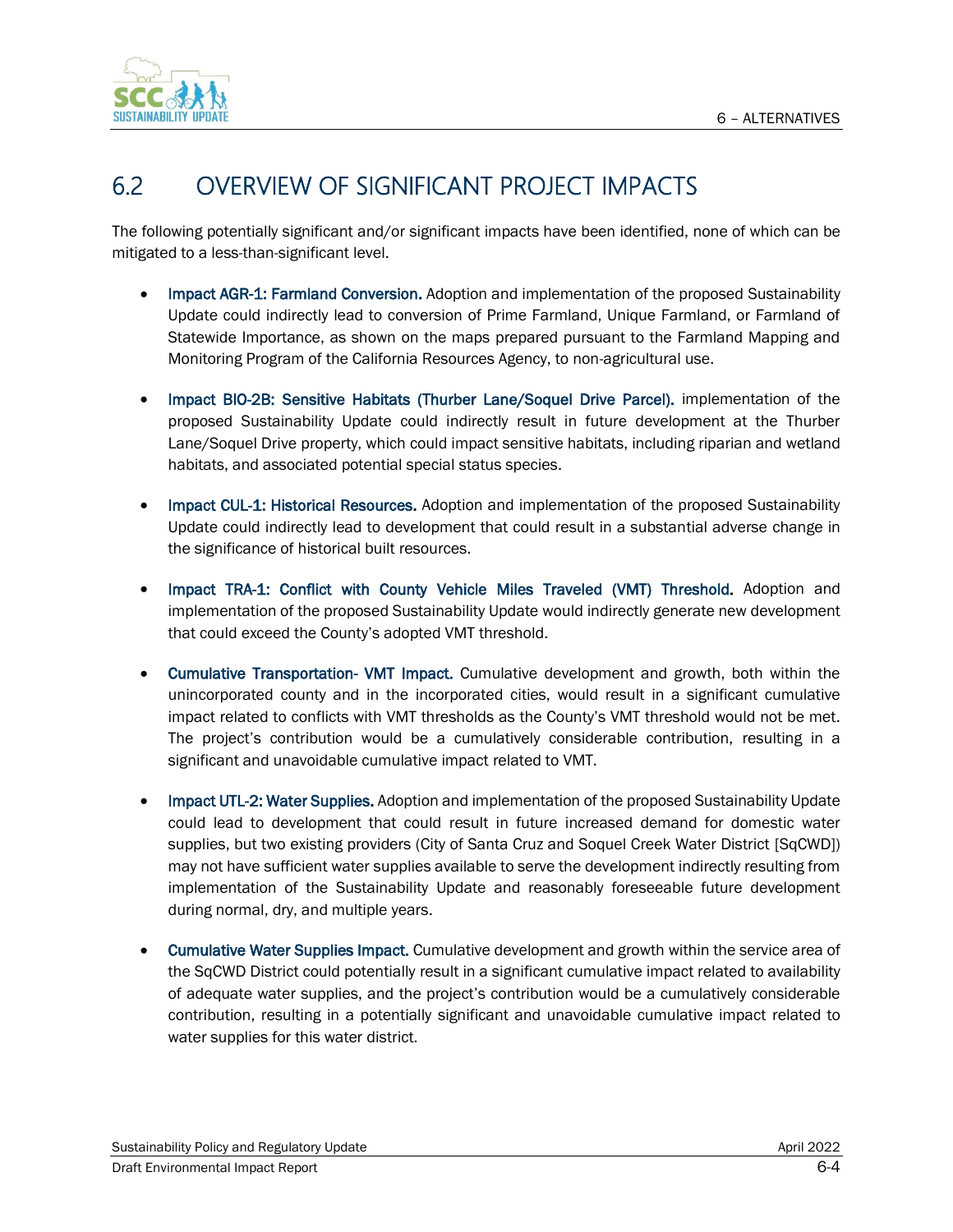

# 6.3 ALTERNATIVES CONSIDERED BUT ELIMINATED

The EIR should briefly describe the rationale for selecting the alternatives to be discussed. The EIR also should identify any alternatives that were considered by the lead agency but were rejected, and briefly explain the reasons underlying the lead agency's determination. Among the factors that may be used to eliminate alternatives from detailed consideration in an EIR are:

- Failure to meet most of the basic project objectives;
- Infeasibility; or
- Inability to avoid significant environmental impacts.

The County considered the following project alternatives, which were eliminated from further consideration as explained in the following section:

- Alternative Locations
- No Development Alternative
- Increased Development in Urban Areas
- Enhanced Transportation Demand Management

Public and agency comments were received during the public scoping period in response to the Notice of Preparation (NOP), which is included in Appendix A. A summary of the comments received during the scoping period for this EIR, as well as written comments received, are included in Appendix B. Comments related to alternatives included the following, which are also addressed in the following sections:

- The EIR should have a robust Alternatives section with a focus on major policy direction, such as growth rate, location of new or more intense population density, limitations regarding water supply, and east-west transportation options.
- As part of the Alternatives analysis, the EIR should include shifting dense residential and mixeduse developed closer to the railroad corridor.
- Alternatives should look at development along rail corridor instead of along transportation corridors; people are reluctant to use public transportation, but may use alternative transportation along rail corridor.

# 6.3.1 Alternative Locations

CEQA Guidelines section 15126.6(f)(2) states that the "key question and first step" in analysis of alternatives is whether any significant impacts would be avoided or substantially lessen by moving the project to an alternative location. Only locations that would avoid or substantially lessen any of the significant effects of the project need be considered for inclusion in the EIR. If the lead agency concludes that no feasible alternative locations exist, it must disclose the reasons for this conclusion, and should include the reasons in the EIR.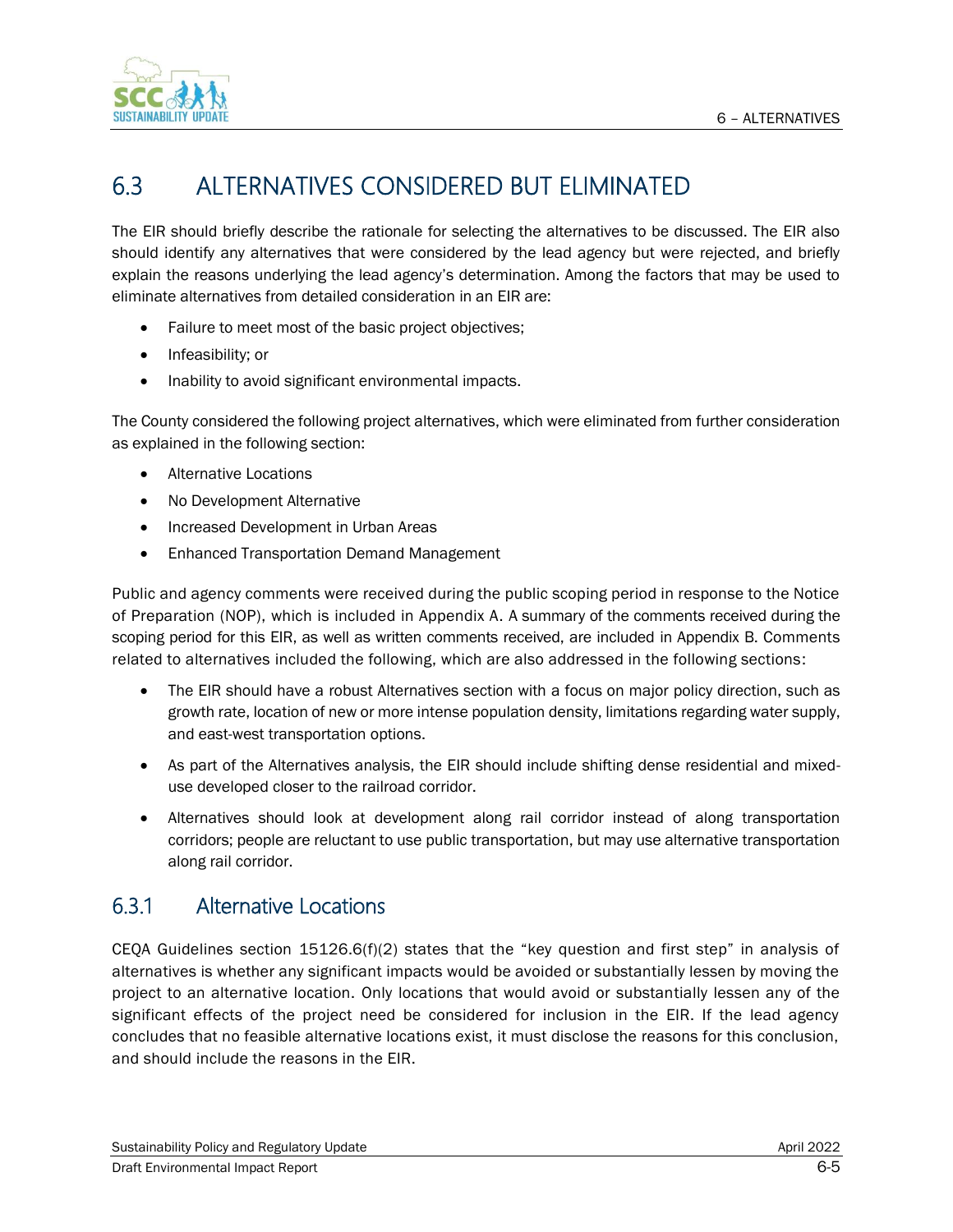

The Sustainability Update is a comprehensive update of the existing General Plan/LCP and Santa Cruz County Code (SCCC) for the County of Santa Cruz. The Sustainability Update establishes the County's vision for development and resource management through the year 2040 and would serve as the fundamental land use and resource policy document guiding development and resource management within the unincorporated areas of the county. Therefore, an alternative site or location where the project could be implemented would not be feasible or appropriate because the County only has jurisdiction over lands within its legal boundaries.

The proposed project does include General Plan/LCP land use and/or zoning map amendments for 23 parcels, as summarized in Table 3-11 and shown on Figures 3-6A through 3-6D in Chapter 3, Project Description. Ten parcels in the Live Oak planning area within the County's Urban Services Line (USL) are proposed to be redesignated the County's new proposed Urban High "Flex" Residential (R-UHF) land use designation with one parcel also including a change in the existing commercial designation. Alternative locations for these designations were considered in accordance with proposed policies that seek to encourage intensified development in the USL and along major transportation corridors, including the rail corridor. The first step in the analysis is determining whether any of the significant effects of the project would be avoided or substantially lessened by putting the project in another location. Only locations that would avoid or substantially lessen any of the significant effects of the project need be considered for inclusion in the EIR. Redesignation of other properties in the Live Oak planning area along Soquel Drive and/or Soquel Avenue would not avoid or substantially lessen any identified significant impact. In particular, potential significant impacts related to VMT and water supplies would be not be eliminated by shifted to another location within the same area of potential impact.

The other 13 parcels proposed for General Plan/LCP land use and zoning map amendments are located throughout the county, and generally the land use map/zoning map redesignations are proposed primarily to provide consistent designations where there is more than one land use designation on the parcel or to reflect long-established land uses on the sites. Most of these parcels are located outside of the USL. The properties do not fall within locations where significant impacts have been identified. Because of this and the fact that the redesignations/rezonings are propertyspecific, no further consideration of alternative sites was deemed necessary.

Therefore, for the reasons explained above and because alternative locations would not avoid or substantially lessen significant impacts, redesignation of alternative sites in the USL was eliminated from further consideration.

# 6.3.2 No New Intensified Development Alternative

All of the potentially significant and unavoidable effects of the Sustainability Update are associated with the future estimated development and growth that could potentially be accommodated by the project. The No New Intensified Development Alternative would assume no further development in the county beyond what is currently allowed by the existing General Plan/LCP. This alternative was rejected from detailed consideration because it would represent the "No Project" alternative that is evaluated below. This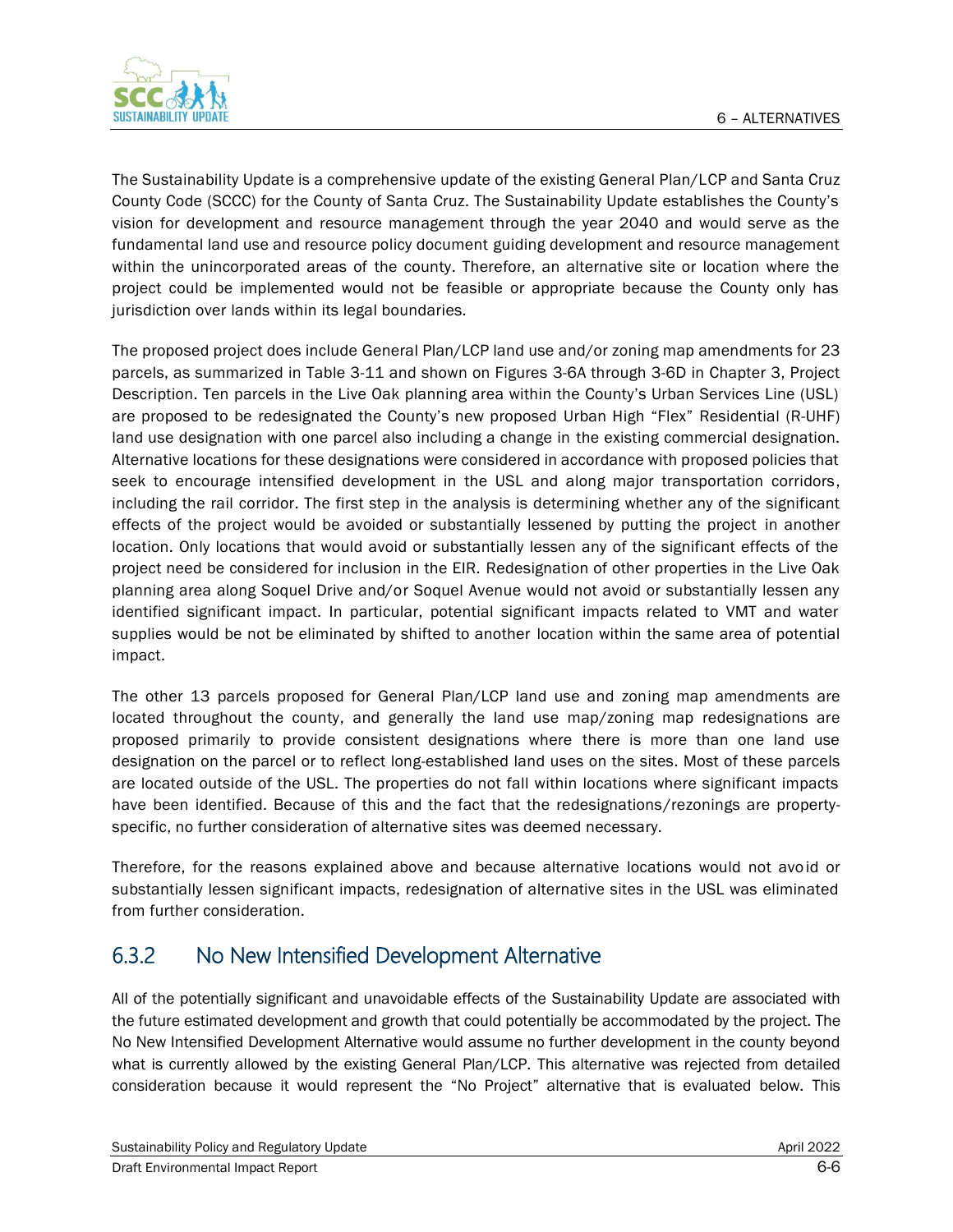alternative would not achieve several of the objectives established for the Sustainability Update, specifically, the objectives related to providing housing; public facilities, services, and infrastructure; and economic vitality. As a result, this alternative has been rejected from further consideration.

# 6.3.3 Increased Growth and Development

This alternative would consider increased growth and development assumptions than what was considered for this EIR. This alternative would result in increased potential development in the County's USL over what has been considered as a result of the proposed Sustainability Update. The proposed project already includes policies that support intensified and higher density development in the USL, including along major roadways and the rail corridor. Further increases in development were not considered realistic given historic growth rates and annual limits on residential permits established by the County. In addition, this alternative could potentially result in more significant impacts related to historical resources and water service. For these reasons, this alternative has been rejected from further consideration.

# 6.3.4 Enhanced Transportation Demand Management

This alternative would consider additional transportation demand management (TDM) measures to further reduce VMT in the county. Given the comprehensive suite of policies that support TDM measures and programs in the proposed Sustainability Update and the proposed revisions to the TDM regulations in the County's SCCC, there were not a wide range of additional measures that could be considered. Potential measures relating to parking management measures, including implementation of paid parking with use of revenues to help fund transit measures, were identified. However, it is not certain that these measures would lead to a substantial reduction in the significance of the project and cumulative VMT impacts. This alternative also would not address other potentially significant impacts, and therefore, was eliminated from further consideration. However, consideration of parking management strategies is included as a General Plan/LCP implementation strategy is included as a mitigation measure for the identified VMT impact.

# 6.4 ALTERNATIVES SELECTED FOR ANALYSIS IN EIR

This section describes the alternatives to the proposed project that were selected and analyzed according to CEQA Guidelines section 15126.6(a) after elimination of some considered alternatives as explained in Section 6.3, Alternatives Considered but Eliminated. The analyzed alternatives, including the No Project Alternative, represent a reasonable range of alternatives to the proposed project that would feasibly attain most of the proposed project's basic objectives, and would avoid or substantially lessen the significant adverse environmental effects of the proposed project. The proposed project's objectives are listed in Section 6.1, Project Objectives. Significant project impacts are summarized in Section 6.2, Overview of Significant Project Impacts, and described in detail in Chapter 4, Environmental Setting, Impacts, and Mitigation Measures.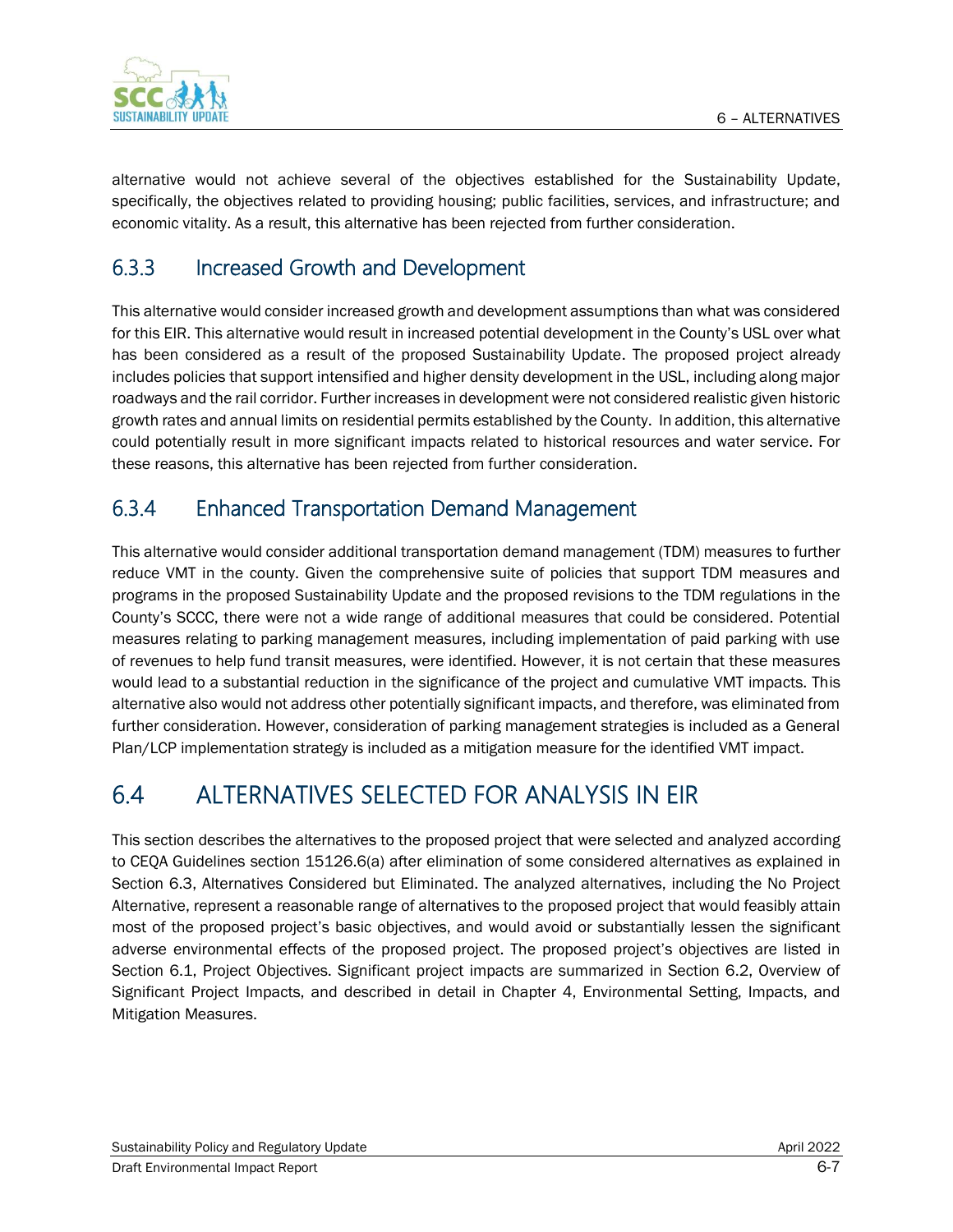

The following three alternatives were selected for comparative analysis in this EIR:

- **Alternative 1: No Project Alternative.** The No Project Alternative is required by CEQA and consists of the circumstances under which the proposed project does not proceed.
- **Alternative 2: Reduced Growth.** Alternative 2 considers potential growth and development resulting from implementation of the Sustainability Update at a rate that is consistent with the Association of Monterey Bay's (AMBAG's) current adopted regional population, housing, and employee growth projections.
- **Alternative 3: Reduced Project.** Alternative 3 would entail two components that would result in reduced development potential. The first would be elimination of proposed General Plan/LCP Land Use and zoning map changes for 10 parcels in the USL: nine along Portola Drive and the Thurber Lane/Soquel Drive parcel. Existing land use and zone designations for these parcels would be retained. The second component would eliminate proposed policies and regulations that would allow public/quasi-public uses on agricultural lands.

Each alternative is described below. The following discussion reviews whether the alternative would avoid or substantially lessen identified significant impacts, whether new significant impacts would potentially occur, and the ability of the alternative to meet project objectives. Table 6-1 summarizes potential growth and development assumptions associated with the proposed Sustainability Update and each alternative. Table 6-5 at the end of this section provides a summary comparison of each alternative's ability to attain project objectives.

| Net Change, 2020-2040                                           | Proposed<br>Project <sup>1</sup> | <b>Alternative 1</b><br>No Project <sup>2</sup> | <b>Alternative 2</b><br>Reduced<br>Growth <sup>3</sup> | Alternative 3<br><b>Reduced</b><br>Project <sup>4</sup> |
|-----------------------------------------------------------------|----------------------------------|-------------------------------------------------|--------------------------------------------------------|---------------------------------------------------------|
| Approximate Net Population Increase <sup>5</sup>                | 11,385                           | 7,365                                           | 8,890                                                  | 10,375                                                  |
|                                                                 |                                  |                                                 |                                                        |                                                         |
| Net Increase in Housing Units                                   | 4,500                            | 2,910                                           | 3,515                                                  | 4,100                                                   |
|                                                                 |                                  |                                                 |                                                        |                                                         |
| Net Increase in Jobs/Employees                                  | 7,035                            | 6,215                                           | 5,490                                                  | 6,930                                                   |
|                                                                 |                                  |                                                 |                                                        |                                                         |
| Net Increase in Non-Residential<br>Development (in square feet) | 6,209,550                        | 4,169,600                                       | 4,556,700                                              | 6,110,000                                               |

#### Table 6-1. Comparison of Potential Growth and Development Between the Proposed Project and Alternatives

Notes: Numbers are rounded.

<sup>1</sup> See Section 4.0.2.2 and Appendix C regarding growth assumptions developed for the EIR. See Section 4.13, Population and Housing regarding housing and population increases indirectly resulting from the proposed project.

<sup>2</sup> See Appendix C for Alternative 1 estimates.

<sup>3</sup> See Section 4.13, Population and Housing and Appendix C regarding Alternative 2 estimates based on existing adopted AMBAG Regional Growth Forecast (2018).

<sup>4</sup> Estimate based on eliminating proposed high density residential land use designation from 10 parcels in the USL and and removing policy/regulations to permit public/quasi-public uses on agricultural land.

<sup>5</sup> Population increases based on average household size of 2.53 in unincorporated county.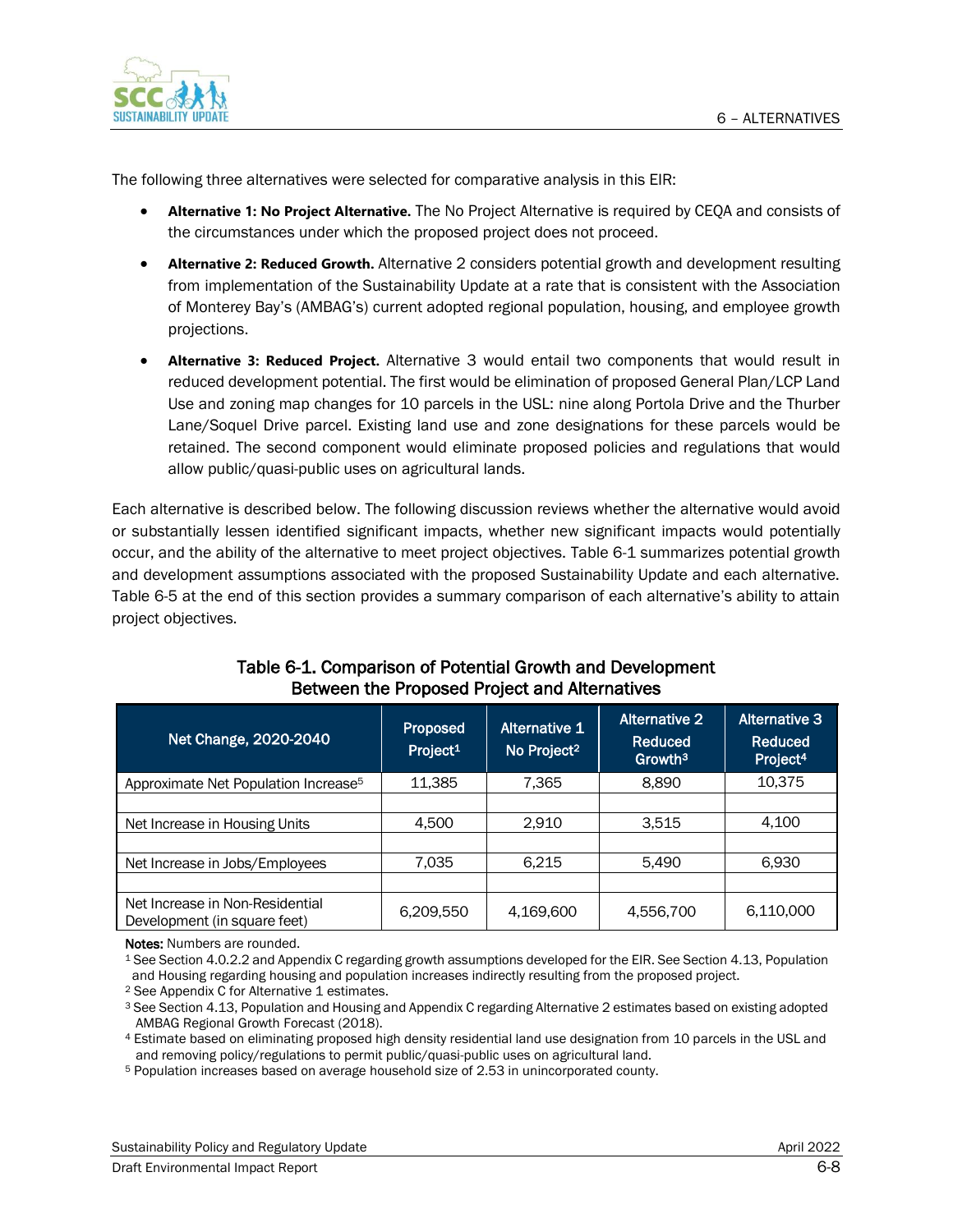

# 6.4.1 Alternative 1: No Project Alternative

### 6.4.1.1 Description

Section 15126.6(e) of the CEQA Guidelines requires that the impacts of a "no project" alternative be evaluated in comparison to the proposed project. Section 15126.6(e) also requires that the No Project Alternative discuss the existing conditions that were in effect at the time the NOP was published, as well as what would be reasonably expected to occur in the foreseeable future if the project were not approved, based on current plans and consistent with available infrastructure and community services. For a project that is a revision of an existing land use or regulatory plan, policy or ongoing operation, the No Project Alternative would be the continuation of the existing policy, or operation into the future according to CEQA Guidelines section  $15126.6(e)(3)(A)$ . Thus, the impacts of the proposed plan would be compared to the impacts that would occur under the existing plan.

Under Alternative 1-No Project, the General Plan/LCP and SCCC would not be amended. None of the proposed General Plan/LCP land use or zone map changes would be implemented, and the proposed County Design Guidelines would not be approved or implemented. Instead, future new development in the county would follow the land use designations, policy guidance, and regulations contained in the existing General Plan/LCP and SCCC. The existing General Plan/LCP would continue to allow for new development in the county, but would not account for development intensification, new roadways, and multimodal planning or other sustainable policies that are supported by the proposed Sustainability Update.

To aid the environmental analysis related to potential impacts of new development accommodated by the proposed project, the Santa Cruz County Community Development and Infrastructure Department developed a methodology to forecast residential and non-residential growth that could occur in the year 2040, which is summarized in Section 4.0.2.2 and explained in Appendix C. These estimates are provided by County planning area (see Figure 3-3for location of planning areas). The estimates include a scenario for the year 2040 without the proposed project, which represents a "no project" scenario.

The estimated net increase in potential new housing units that could be accommodated under the existing General Plan/LCP under Alternative 1-No Project is summarized in Table 6-2 by planning area. Table 6-2 shows a potential increase of approximately 2,910 housing units over existing conditions, with approximately 60% of new development estimated to occur within the County's USL.

Alternative 1-No Project uses the 2040 AMBAG forecast as the basis for job growth with adjustments made to account for adopted land use plans, local zoning ordinances, and approved development projects as further explained in Appendix C. The amount of new building square footage to accommodate new employees also was forecasted and is summarized in Table 6-3. Under the existing General Plan/LCP, a potential increase of approximately 4,169,600 square feet of non-residential uses is estimated throughout the county with approximately 67% estimated to occur within the County's USL.

When compared to the proposed Sustainability Update, the Alternative 1-No Project would result in potential development of approximately 35% fewer total housing units and approximately 33% less non-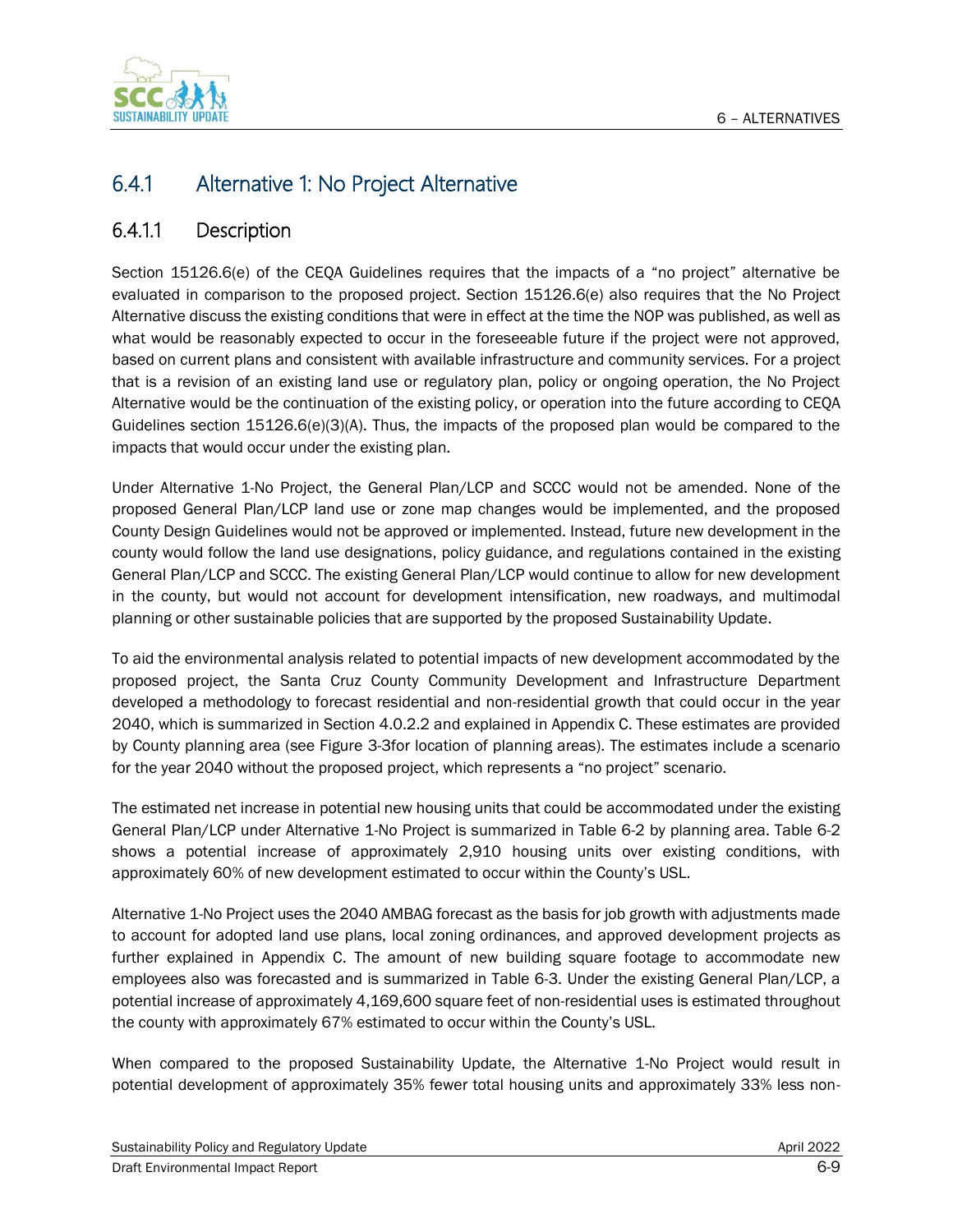

residential building space than estimated for the proposed project. As with the proposed project, future development under the No Project Alternative would occur incrementally or gradually over the 20-year buildout horizon (i.e., 2020 to 2040). However, while this assumption describes the long-range nature of the No Project Alternative, it does not prohibit or restrict when development can occur over the horizon period. Furthermore, this estimated growth may or may not occur, and these estimates do not establish a limit to development. Annual limits for residential units are set annually by the County pursuant to Measure J and SCCC provisions as explained in Section 4.13 of this EIR, Population and Housing.

| <b>Planning Area</b> | <b>Housing Units</b><br><b>Base Year</b> | <b>Housing Units</b><br>2040 No Project | Net Increase<br><b>Over Base Year</b> |  |
|----------------------|------------------------------------------|-----------------------------------------|---------------------------------------|--|
| <b>Aptos Hills</b>   | 2,338                                    | 2,415                                   | 77                                    |  |
| Aptos                | 8,261                                    | 8,706                                   | 445                                   |  |
| Bonny Doon           | 1,422                                    | 1,472                                   | 50                                    |  |
| Carbonera            | 4,174                                    | 4,346                                   | 172                                   |  |
| Eureka Canyon        | 1,361                                    | 1,400                                   | 39                                    |  |
| Live Oak             | 11,536                                   | 12,360                                  | 824                                   |  |
| La Selva             | 744                                      | 775                                     | 31                                    |  |
| North Coast          | 397                                      | 410                                     | 13                                    |  |
| Pajaro Valley        | 3,431                                    | 3,684                                   | 253                                   |  |
| San Andreas          | 620                                      | 680                                     | 60                                    |  |
| Skyline              | 1,182                                    | 1,218                                   | 36                                    |  |
| San Lorenzo Valley   | 9,684                                    | 10,027                                  | 343                                   |  |
| Summit               | 2,318                                    | 2,447                                   | 129                                   |  |
| Soquel               | 3,854                                    | 4,276                                   | 422                                   |  |
| Salsipuedes          | 419                                      | 434                                     | 15                                    |  |
| Total                | 51,741                                   | 54,650                                  | 2,909                                 |  |

#### Table 6-2. Alternative 1-No Project Potential Residential Development (Dwelling Units) By Planning Area

Source: County of Santa Cruz, October 2020

Note: The projections in this table are intended to show potential net increases in housing units as a result of implementation of the Sustainability Update. The total number of housing units in the base year were derived from the traffic model based on occupied units. This information was provided for the year 2019 and was extrapolated from the 2010 Census, the most recent data available at the time the traffic model was developed. The existing number of units 51,741 in this table correlates to the California Department of Finance estimate of occupied housing units in the year 2019 of 51,467 units (California Department of Finance 2021). Section 4.13 provides the total number of housing units (occupied and unoccupied) based on the 2020 Census, which represents the baseline for analyses in this EIR. See Appendix C for further description of the potential growth assumptions developed for this EIR.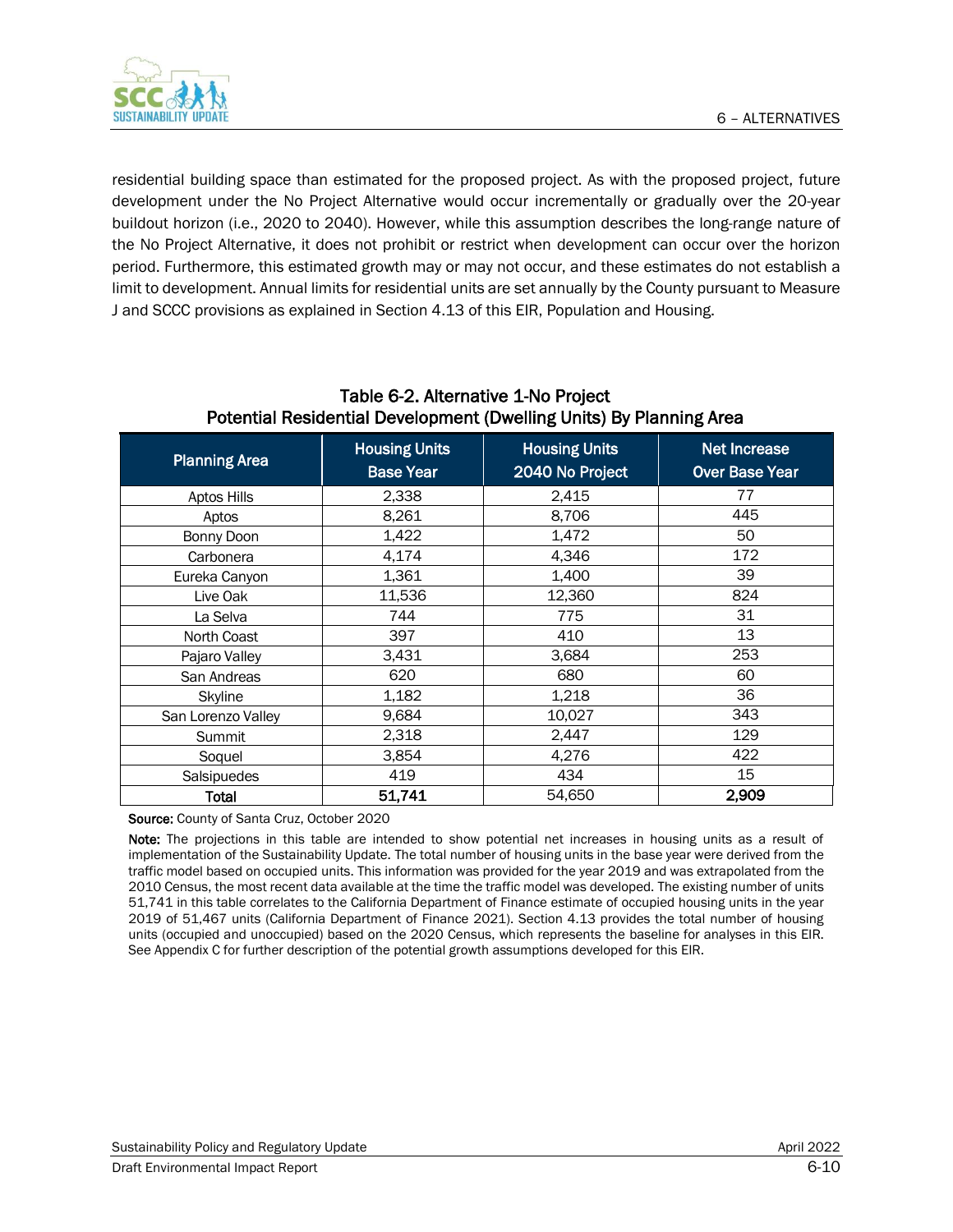

| <b>Planning Area</b>                    | <b>Industrial</b> | <b>Retail</b> | <b>Service</b> | <b>Public</b> | <b>Total</b> |
|-----------------------------------------|-------------------|---------------|----------------|---------------|--------------|
| Aptos Hills - Existing                  | 47,918            | 144,188       | 313,698        | 141,267       | 647,071      |
| 2040 No Project                         | 46,075            | 111,870       | 329,703        | 168,609       | 656,257      |
| Aptos - Existing                        | 57,133            | 872,586       | 4,670,259      | 1,650,936     | 7,250,914    |
| 2040 No Project                         | 62,662            | 837,782       | 4,954,081      | 2,253,111     | 8,107,636    |
| Bonny Doon - Existing                   | 14,744            | 120,571       | 362,780        | 72.912        | 571,007      |
| 2040 No Project                         | 20,273            | 174,020       | 390,552        | 301,413       | 845,209      |
| Carbonera - Existing                    | 33,174            | 120,571       | 817,322        | 203,112       | 1,174,179    |
| 2040 No Project                         | 46.975            | 174,020       | 1,093,675      | 250,685       | 1,564,405    |
| Eureka Canyon - Existing                | 14,744            | 113,113       | 348,909        | 122,388       | 599,154      |
| 134,539                                 | 134,539           | 103,169       | 369,182        | 132,804       | 739,694      |
| Live Oak - Existing                     | 307,781           | 2,032,305     | 6,345,449      | 2,068,878     | 10,754,413   |
| 2040 No Project                         | 431,262           | 1,885,631     | 5,514,256      | 4,185,930     | 12,017,079   |
| La Selva - Existing                     | 1,843             | 45,991        | 96,030         | 20,181        | 164,045      |
| 2040 No Project                         | 1,843             | 45,991        | 99,231         | 20,832        | 167,897      |
| North Coast - Existing                  | 410,989           | 72,094        | 396,924        | 35,154        | 915,161      |
| 2040 No Project                         | 405,460           | 88,253        | 438,537        | 53.832        | 985,632      |
| Pajaro Valley - Existing                | 11,058            | 108,141       | 363,847        | 157,542       | 640,588      |
| 2040 No Project                         | 49,761            | 121,814       | 458,810        | 203,112       | 833,497      |
| San Andreas - Existing                  | 757,473           | 73,337        | 672,210        | 51.429        | 1,554,449    |
| 2040 No Project                         | 753,787           | 65,879        | 720,225        | 59,892        | 1,599,783    |
| Skyline - Existing                      |                   | 8,701         | 14,938         | 1,953         | 25,592       |
| 2040 No Project                         | 5,529             | 8,701         | 14,938         | 1,953         | 31,121       |
| San Lorenzo Valley -<br><b>Existing</b> | 289,351           | 974,512       | 2,338,864      | 908,796       | 4,511,523    |
| 2040 No Project                         | 274,607           | 902,418       | 2,502,115      | 1,186,122     | 4,865,262    |
| Summit - Existing                       | 14.744            | 73,337        | 113,102        | 26,691        | 227,874      |
| 2040 No Project                         | 14,744            | 85,767        | 92,829         | 26,691        | 220,031      |
| Soquel - Existing                       | 344,641           | 1,680,536     | 2,355,936      | 657,510       | 5.038,623    |
| 2040 No Project                         | 326,211           | 1,656,919     | 2,594,944      | 861,273       | 5,439,347    |
| Salsipuedes - Existing                  | 20,273            | 33,561        | 105,633        | 16,275        | 175,742      |
| 2040 No Project                         | 112,423           | 58,421        | 151,514        | 24,738        | 347,096      |
| <b>Total - Existing</b>                 | 2,325,866         | 6,473,544     | 19,315,901     | 6,135,024     | 34,250,335   |
| 2040 No Project                         | 2,685,251         | 6,279,636     | 19.724.562     | 9,730,497     | 38,419,946   |

#### Table 6-3. Alternative 1-No Project Summary of Net Increase in Non-Residential Development By Planning Area (in square feet)

Source: County of Santa Cruz, October 2020

# 6.4.1.2 Impact Analysis

Under the No Project Alternative, the proposed Sustainability Update would not be adopted and implemented, and none of the impacts identified in the EIR for this project would occur. However, development and growth would continue under the existing adopted General Plan/LCP over the next 20 years or until such time that updates were proposed. Therefore, Alternative 1-No Project would result in some impacts as discussed below.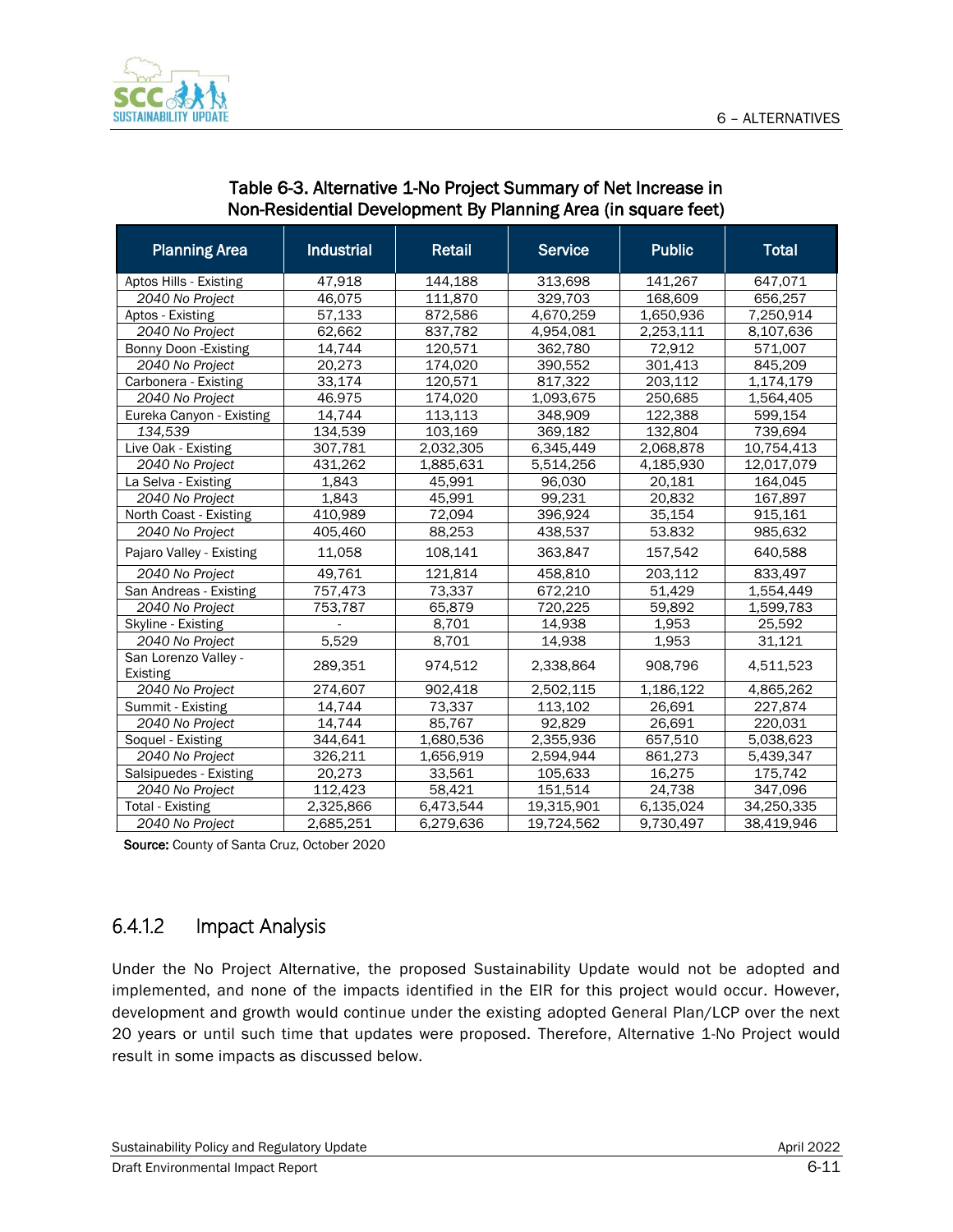

### Agricultural Resources

Impacts related to conversion of Farmland of Statewide Importance, including prime agricultural lands, would be reduced with Alternative 1-No Project as proposed changes to the General Plan/LCP and SCCC that would allow expanded agricultural support uses and public/quasi-public uses on agricultural lands would not occur. Potential development of single-family residences, farmworker housing, and accessory structures on agricultural lands would continue under the existing General Plan/LCP and SCCC regulations, which also include provisions to locate structures to minimize conversion of agricultural land. Therefore, Alternative 1-No Project would result in a substantial reduction in potential conversion of agricultural land, and would reduce the impact to a less-than significant level.

#### Biological Resources

A potentially significant impact to riparian and sensitive habitat was identified with potential future development on one parcel located at Thurber Lane/Soquel Drive if the existing ephemeral stream were converted to an underground storm drain. Under Alternative 1-No Project, the property land use and zone designations would not change, and existing neighborhood commercial and office designations would remain in place. Thus, future development could occur on the site, but with existing commercial land use and zone district designations. Future development under Alternative 1 could also include potential impacts to the existing ephemeral stream and associated sensitive riparian and aquatic habitats on the property if the stream were converted to an underground storm drain, and Mitigation BIO-1 would be required as with the proposed project to provide a restoration plan should the stream be altered as part of future development. Therefore, this alternative would not eliminate or reduce the significance of this impact

#### Cultural Resources

Under Alternative 1-No project, potential future development would occur under the existing General Plan/LCP and SCCC regulations. As with the proposed project, there is potential for redevelopment of sites that have structures older than 50 years in age, which would require review to determine whether the structure would be considered a historical resource. As with the proposed project, future development projects would be required to undergo project-level environmental review to analyze potential impacts to historical resources and mitigate any impacts to the extent feasible. Through compliance with federal, state, and local regulations, and implementation of mitigation measures identified through project-level CEQA reviews and County-required historical evaluations for any structure over 50 years old, the potential for adverse effects to historical resources would be identified, and mitigation would be required if a significant impact were identified. Nonetheless, preservation, reuse, maintenance, and/or avoidance of historical resources may not always be feasible, especially with potential redevelopment and intensification of uses in the USL, and recordation of a significant historical resource, alone, would not constitute adequate mitigation for a substantial adverse change to that resource. Therefore, Alternative 1-No Project could also result in future development that could potentially result in a substantial adverse change to an historical resource, but impacts to historical resources under the Alternative 1 could result in a reduced impact than with the proposed project due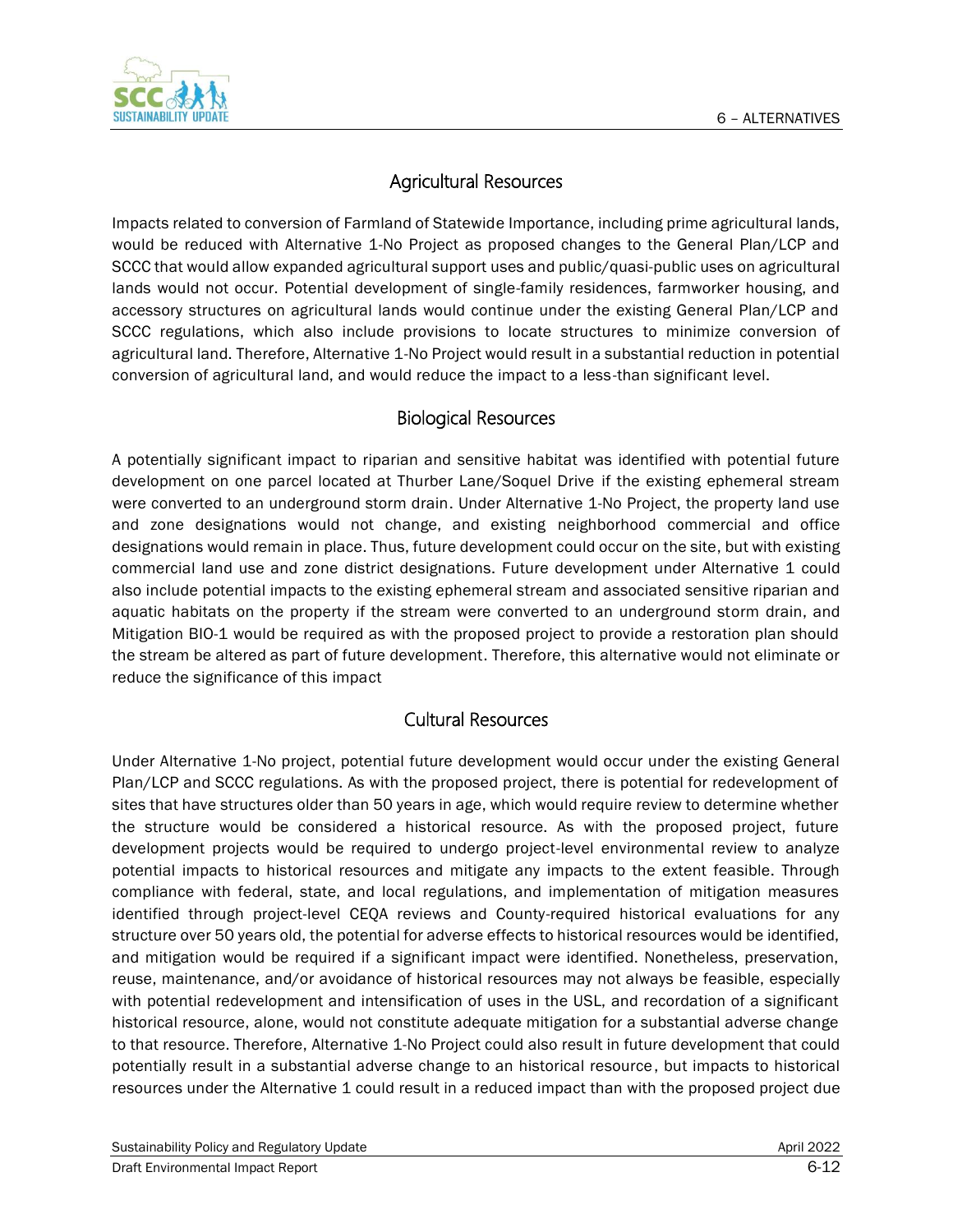

to the potential reduced development that is estimated to occur under this alternative, and Mitigation Measures CUL-1 and CUL-2 would continue to be required as with the proposed project. However, the impact would not be reduced to a less-than-significant level.

#### Utilities-Water Service

Adoption and implementation of the proposed Sustainability Update would not directly result in new development, but new development accommodated by the proposed project would result in demand for domestic water supplies that may approach or exceed development estimates in the City of Santa Cruz and SqCWD 2020 Urban Water Management Plans (UWMPs) that were used to forecast water demand over the next 20 years. The EIR concludes that the proposed project may indirectly result in demand that exceeds available water supplies in the City of Santa Cruz and SqCWD, which may be significant and unavoidable depending on the actual amount and timing of future development that occurs in the county and the City of Capitola that also is located in the service area of these two water purveyors.

Under Alternative 1-No Project, it is estimated that future housing development within the county would be approximately 40% less in the Live Oak planning area, which is served by the City of Santa Cruz, and the potentially significant impact on water supplies would be substantially reduced as the reduced number of housing units would fall well within the projections included the City's 2020 UWMP, Thus, the potential impact within the City of Santa Cruz water service area would be reduced to a less-thansignificant level under Alternative 1-No Project. While the City forecasts a shortfall of approximately 2% during the 5th year of a multi-year drought, the City considers this negligible and would not prevent the City from providing service to its customers. Future housing unit estimates in the SqCWD under Alternative 1 are approximately 5% less than estimates for the project, which would result in a slight, but not substantial, reduction in water demand. Therefore, impacts to SqCWD water supplies would be reduced, but not to a less-than-significant level as the amount of estimated development may approach or exceed forecasts in the SqCWD's 2020 UWMP. Therefore, potentially significant project and cumulative impacts related to availability of water supplies under Alternative 1-No Project could be substantially reduced due to reduction of impact in the City of Santa Cruz water service area, but not avoided or reduced to a less-than significant level due to potential impacts in the SqCWD service area that would not be substantially reduced.

#### Transportation-VMT

The VMT analysis conducted for the proposed Sustainability Update also included a 2040 No Project scenario; see Appendix G-2. As discussed in Section 4.15, Transportation, the proposed project would result in a reduced VMT for residential VMT per capita, VMT per office/service employee, and VMT per employee for other employment land uses from existing conditions, but would not meet the County's VMT threshold, resulting in a significant impact. Alternative 1-No Project is projected to result in a VMT of 11.9 for residential per capita, 9.2 per employee for office/service uses, 15.3 employee for industrial uses, and 9.3 VMT for employee for public land uses as summarized in Tables 4.15-3 and 4.15-5 in Section 4.15. VMT under Alternative 1-No Project would be less than the existing baseline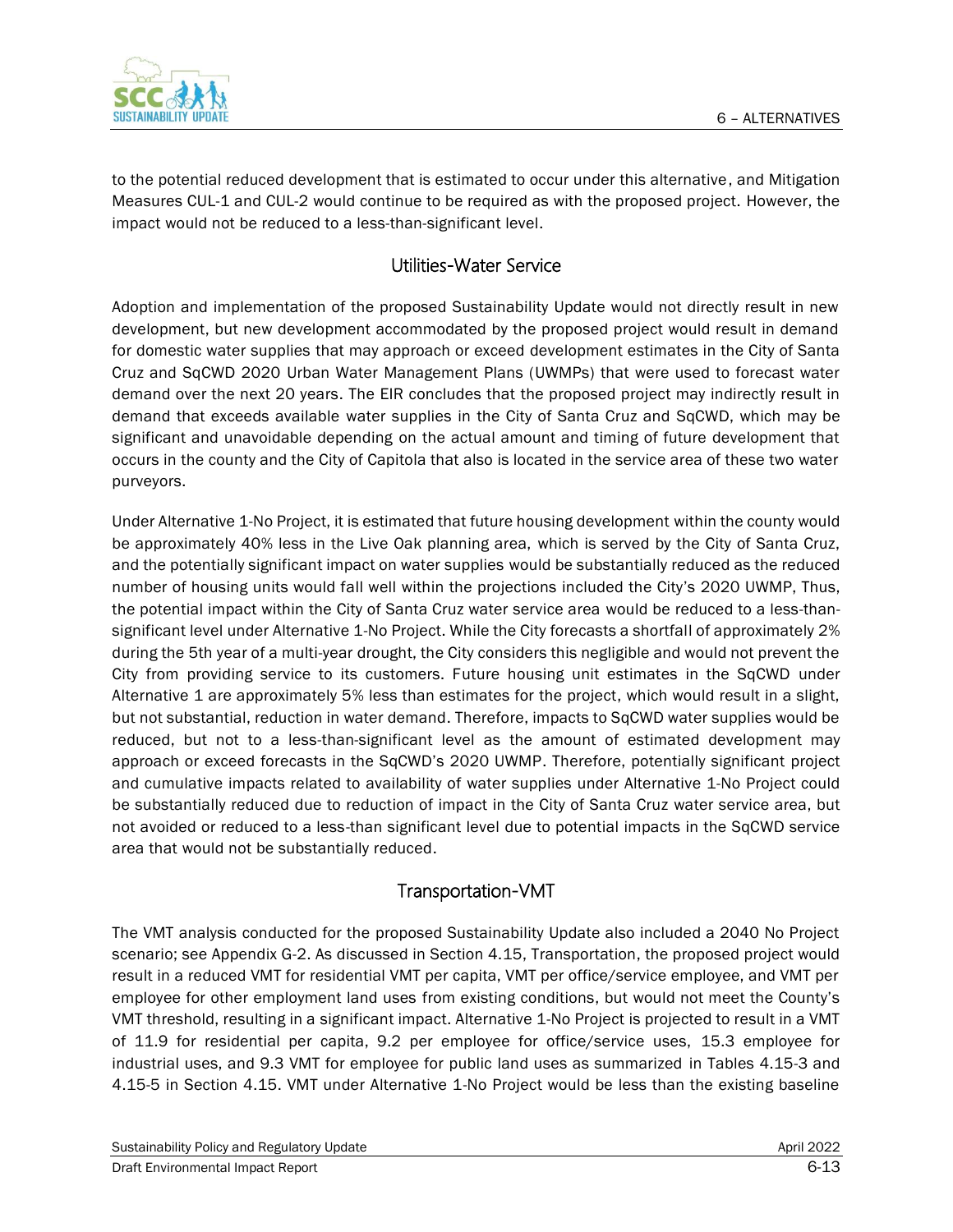

year VMT, but slightly higher in 2040 than what would occur with the proposed project for residential and office/service uses and slightly lower for other employment uses. Mitigation Measures TRA-1 and TRA-2 would continue to be warranted under this alternative. While 1-No Project would slightly reduce VMT for some employment sectors, it would not reduce the significant project or cumulative impacts related to meeting the County VMT threshold to a less-than-significant level.

#### Other Impacts

Other less-than-significant impacts identified for the proposed project would be the same or slightly reduced with Alternative 1-No Project as there would be continued development under the existing General Plan/LCP and SCCC regulations, but at a potentially lesser amount than with the proposed project. This alternative would not result in new significant impacts not otherwise identified as part of the proposed project.

# 6.4.1.3 Ability to Meet Project Objectives

Table 6-4 at the end of Section 6.4 summarizes and compares how the proposed project and evaluated alternatives meet project objectives. Alternative 1-No Project would fail to meet all but four of the 16 project objectives. Alternative 1 would fully meet project objective 3 for protection and conservation of the county's open space areas as no substantial revisions to existing policies or regulations governing open space protection are included in the proposed project. However, Alternative 1 would only partially meet three other objectives. Objective 2 regarding economic vitality and sustainability of agricultural lands would be only partially met as Alternative 1 would not include agri-tourism, special events, farmstays, and agricultural support services as included in the proposed project. Alternative 1 also partially meets Objective 5 regarding a mix of residential uses and Objective 8 regarding economic vitality in the county as development would continue to be allowed under existing policies and regulations, but to a lesser degree than with the proposed project.

# 6.4.2 Alternative 2: Reduced Growth

# 6.4.2.1 Description

Alternative 2 assumes that future development in Santa Cruz County under the proposed Sustainability Update would be guided by a reduced growth assumption that would lower the level of development on average by approximately 25%. Alternative 2 assumes that future development and growth would occur consistent with AMBAG's current Regional Growth Forecast that was adopted in 2018. Under this growth assumption, it is estimated that there could be an increase in approximately 3,515 housing units by 2040 based on AMBAG projections and existing housing units in 2020 as reported in the U.S. Census. This represents an approximate 22% reduction from the proposed project. Similarly, nonresidential development is estimated at approximately 4,556,700 square feet, which is approximately 27% less than estimated for the proposed project. Under Alternative 2, development of all land use types would be less than envisioned in the Sustainability Update, but slightly higher than under Alternative 1-No Project as summarized in Table 6-1.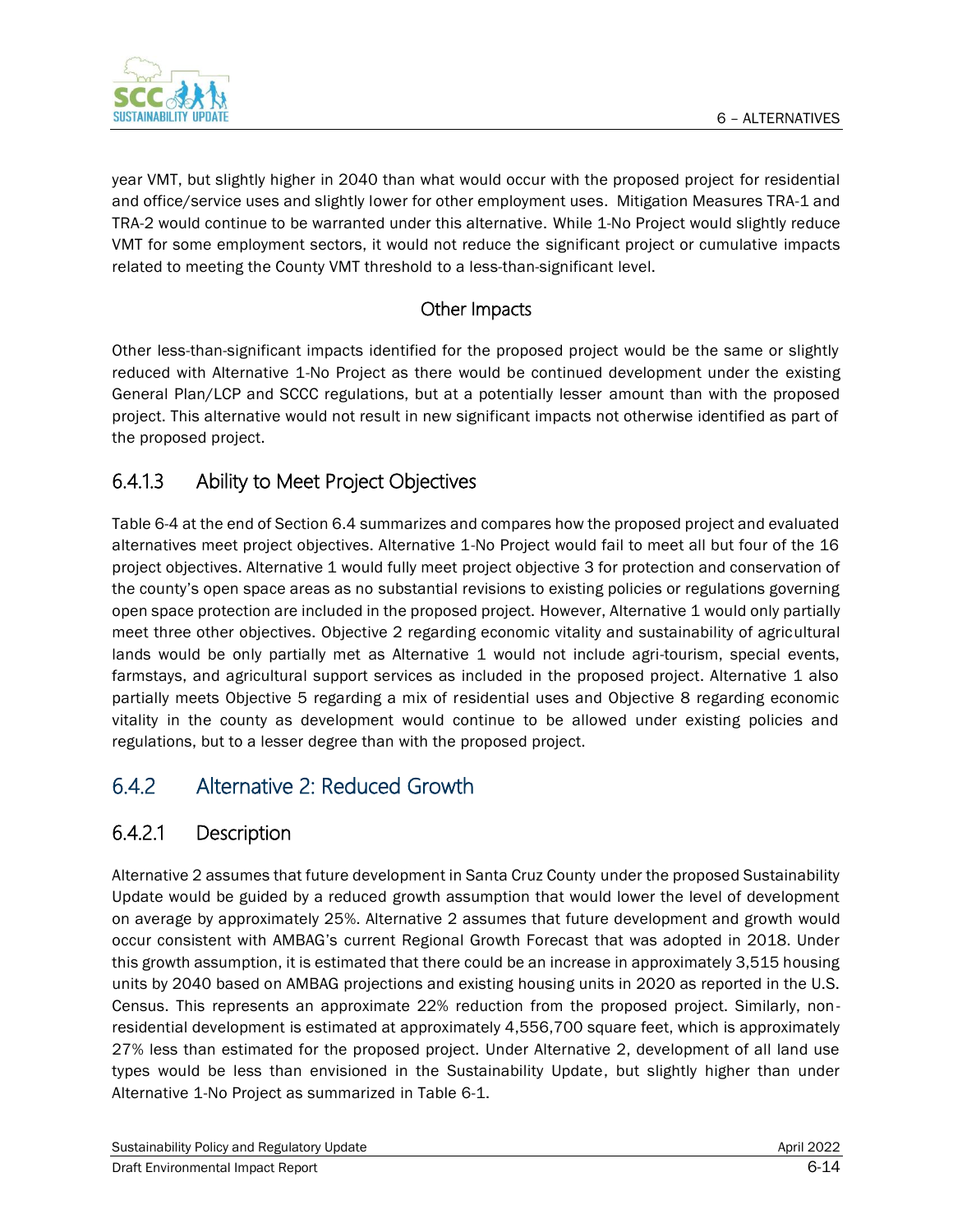

# 6.4.2.2 Impact Analysis

#### Agricultural Resources

Impacts related to conversion of Farmland of Statewide Importance, including prime agricultural lands, would not be eliminated under Alternative 2-Reduced Growth, but may be slightly reduced due to a reduced level of growth and development that is assumed under this alternative. Policy and regulatory amendments that would allow expanded agricultural support uses and public/quasi-public uses on agricultural lands would continue to be included in the project, and Mitigation Measure AGR-1 would continue to be required as with the proposed project. Therefore, Alternative 2-Reduced Growth would result in a slight reduction in the severity of the impact, but would not reduce the impact to a less-than significant level.

#### Biological Resources

A potentially significant impact to riparian and sensitive habitat was identified with potential future development on one parcel located at Thurber Lane/Soquel Drive if the existing ephemeral stream were converted to an underground storm drain. Under Alternative 2-Reduced Growth, the property land use and zone designations would continue to be proposed to be changed to a high-density/commercial mix. Future development of the site under Alternative 2 could result in potential impacts to the existing ephemeral stream and associated sensitive riparian and aquatic habitats on the property if the stream were converted to an underground storm drain similar to the proposed project, and Mitigation BIO-1 would be required as with the proposed project to provide a restoration plan should the stream be altered as part of future development. Therefore, Alternative 2-Reduced Growth would not eliminate or reduce the significance of this impact,

#### Cultural Resources

Under Alternative 2-Reduced Growth, potential development would occur under the proposed Sustainability Update, but with a lesser amount of total development than estimated for the proposed project. As with the proposed project, there is potential for redevelopment of sites that have structures older than 50 years in age, which would require review to determine whether the structure would be considered a historical resource. As with the proposed project, future development projects would be required to undergo project-level environmental review to analyze potential impacts to historical resources and mitigate any impacts to the extent feasible. Through compliance with federal, state, and local regulations, and implementation of mitigation measures identified through project-level CEQA reviews and County-required historical evaluations for any structure over 50 years old, the potential for adverse effects to historical resources would be identified, and mitigation would be required if a significant impact were identified. Nonetheless, preservation, reuse, maintenance, and/or avoidance of historical resources may not always be feasible, especially with potential redevelopment and intensification of uses in the USL, and recordation of a significant historical resource, alone, would not constitute adequate mitigation for a substantial adverse change to that resource. Therefore, Alternative 2-Reduced Growth could result in future development that could potentially result in a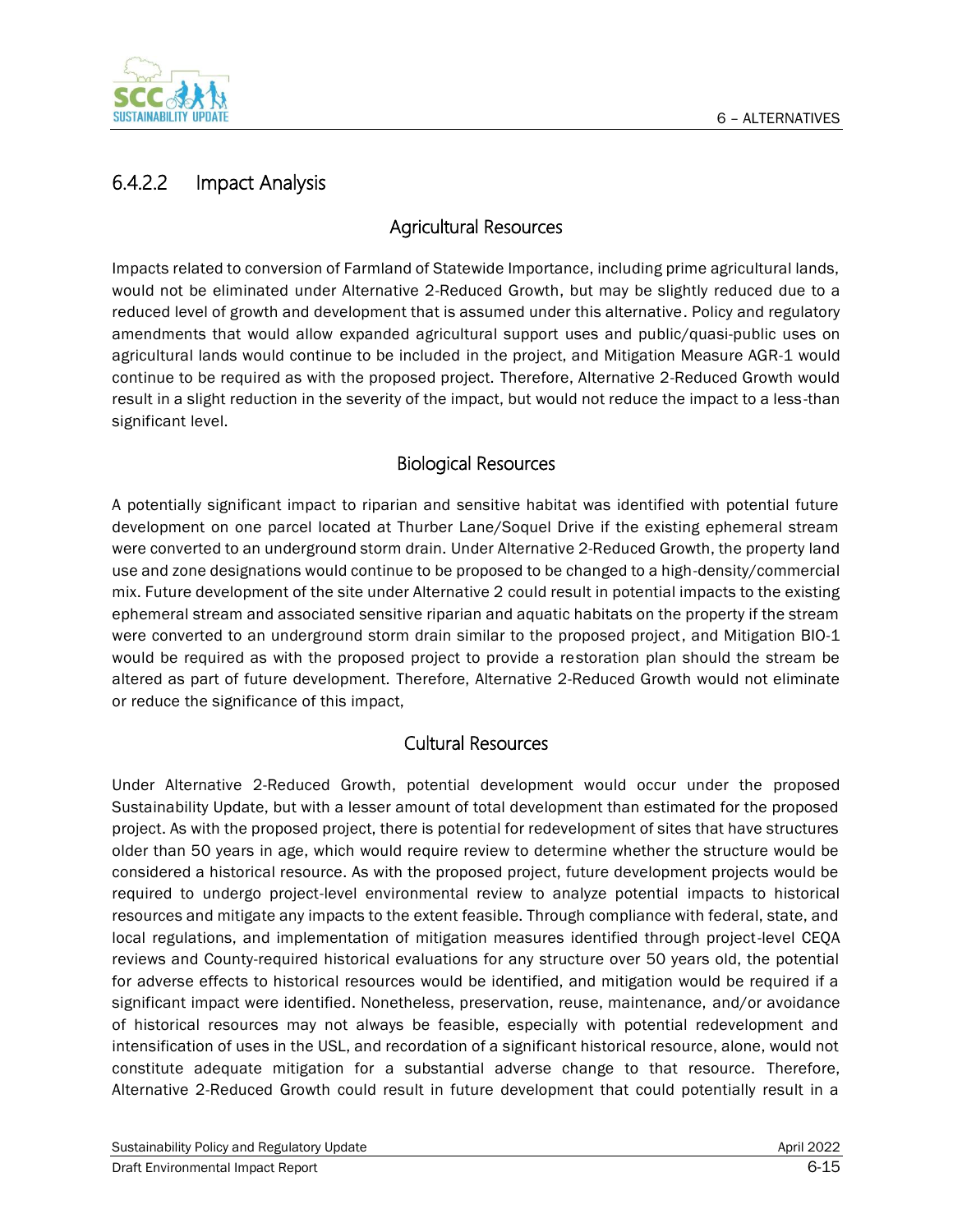

substantial adverse change to an historical resource. Impacts to historical resources could result in a reduced impact than with the proposed project due to potential reduced development that is estimated to occur under this alternative, and Mitigation Measures CUL-1 and CUL-2 would continue to be required as with the proposed project. However, the impact would not be reduced to a less-thansignificant level.

#### Transportation-VMT

As discussed in Section 4.15, Transportation, the proposed project would result in a reduced VMT for residential VMT per capita, VMT per office/service employee, and VMT per employee for other employment land uses from existing conditions, but would not meet the County's VMT threshold, resulting in a significant project and cumulative impact. Alternative 2-Reduced Growth would include proposed policies that support intensified development in urban areas as included with the proposed project, which would facilitate reduced automobile travel and a resulting VMT reduction. Under Alternative 2, assumptions that growth and development would occur in accordance with regional growth forecasts would result in an overall development reduction of approximately 22% for residential uses and approximately 27% for other uses. Based on the level that the proposed project is estimated to exceed the County's VMT threshold as summarized in Tables 4.15-3 and 4.15-5 in Section 4.15, Transportation, the reduction in office/service land uses could potentially bring VMT for this sector closer to or below the County's threshold, but the reduction would not be great enough to bring VMT for the other sectors to within the County's adopted threshold and would continue to result in a significant impact. Mitigation Measures TRA-1 and TRA-2 would continue to be warranted under this alternative as with the proposed project. Therefore, VMT under Alternative 2-Reduced Growth could be potentially reduced, but the significant project and cumulative impacts would not be reduced to a lessthan-significant level as the County's threshold is expected to continue to be exceeded due to residential and other employment land uses.

#### Utilities-Water Service

The EIR concludes that the proposed project may indirectly result in demand that exceeds available water supplies in the City of Santa Cruz and SqCWD, which may be significant and unavoidable, depending the actual amount and timing of future development that occurs in the county and the City of Capitola that also is located in the service area of these two water purveyors.

Under Alternative 2-Reduced Growth, it is estimated that future housing development within the county would be approximately 22% less in the Live Oak planning area, and the potentially significant impact on water supplies would be substantially reduced in the City of Santa Cruz water service area as the reduced number of housing units would fall well within the projections in the City's UWMP, Thus, the potential impact within the City of Santa Cruz water service area would be reduced to a less -thansignificant level under Alternative 2-Reduced Growth. While the City forecasts a shortfall of approximately two percent during the fifth year of a multi-year drought, the City considers this negligible and would not prevent the City from providing service to its customers. Future housing unit estimates in the SqCWD under Alternative 2 are estimated to be similar or slightly less than estimates for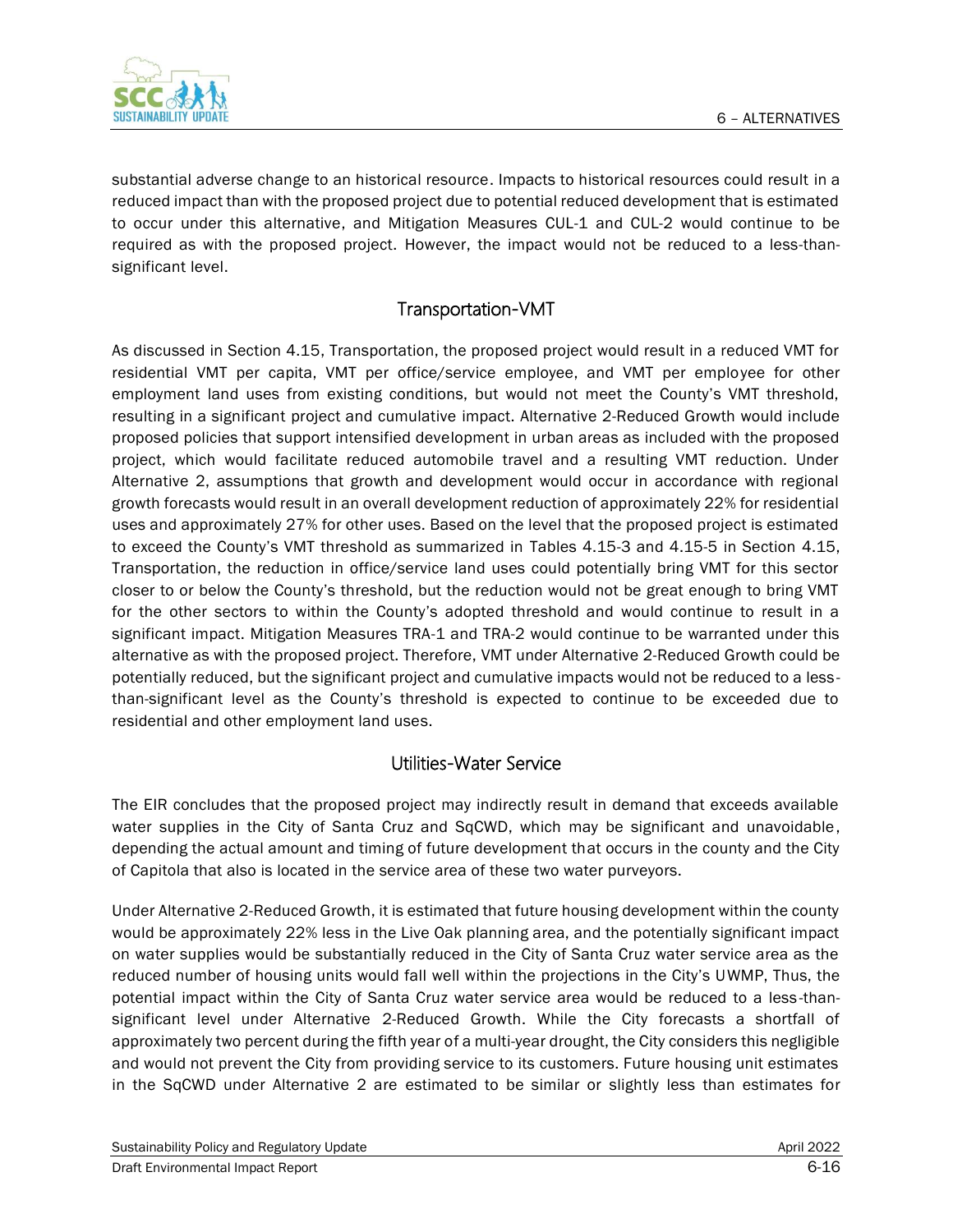



Alternative 1-No Project. Therefore, impacts to SqCWD water supplies would be reduced, but not to a less-than-significant level as the amount of estimated development may approach or exceed forecasts in the SqCWD's 2020 UWMP. Therefore, potentially significant project and cumulative impacts related to availability of water supplies under Alternative 2-Reduced Growth could be substantially reduced due to reduction of impact in the City of Santa Cruz water service area, but not avoided or reduced to a less-than significant level due to potential impacts in the SqCWD service area.

### Other Impacts

Other less-than-significant impacts identified for the proposed project would be the same or slightly reduced with Alternative 2-Reduced Growth as there would be continued development under the General Plan/LCP and SCCC regulations, but at a potentially lesser extent than with the proposed project. This alternative would not result in new significant impacts not otherwise identified as part of the proposed project.

# 6.4.2.3 Ability to Meet Project Objectives

Table 6-4 at the end of Section 6.4 summarizes and compares how the proposed project and evaluated alternatives meet project objectives. Alternative 2-Reduced Growth would fully meet 13 of the 16 project objectives, and partially meets three project objectives – 1, 6, and 9. Due to reduced growth estimated under this alternative, Alternative 2-Reduced Growth would potentially result in less sustainable development (#1 and 6) than achieved with the proposed project and would not achieve reduced greenhouse gas (GHG) emissions (#9) to the same extent as the proposed project.

# 6.4.3 Alternative 3: Reduced Project

# 6.4.3.1 Description

Alternative 3 includes elimination of project components that would lead to reduced development potential. The first would be elimination of proposed General Plan/LCP Land Use and zoning map changes for 10 parcels in the USL: nine along Portola Drive and the Thurber Lane/Soquel Drive parcel. Existing commercial land use and zone designations for these parcels would be retained.

The second component would modify or eliminate proposed policies and regulations that would allow public/quasi-public uses on agricultural lands. The proposed policy and regulatory amendments add "interim or permanent public/quasi-public uses that the County has determined to be of significant benefit to the public health, safety and welfare and for which mitigation will be provided as feasible," and amendments to facilitate the location of such essential facilities, while addressing the protection of agricultural resources, are included in several policies. The policy and regulatory amendments that allow the potential for public/quasi-public uses would be modified or eliminated under this alternative, including ARC-1.1.7, 1.1.11, 1.2.1, 1.3.1 and SCCC section 13.10.312 to remove these uses. Existing policies and regulations retained governing permitted uses on agricultural land with regard to public/quasi-public facilities. Alternative 3 retains proposed policies and regulations that would allow expanded agricultural support uses ancillary to an agricultural use on commercial agricultural lands,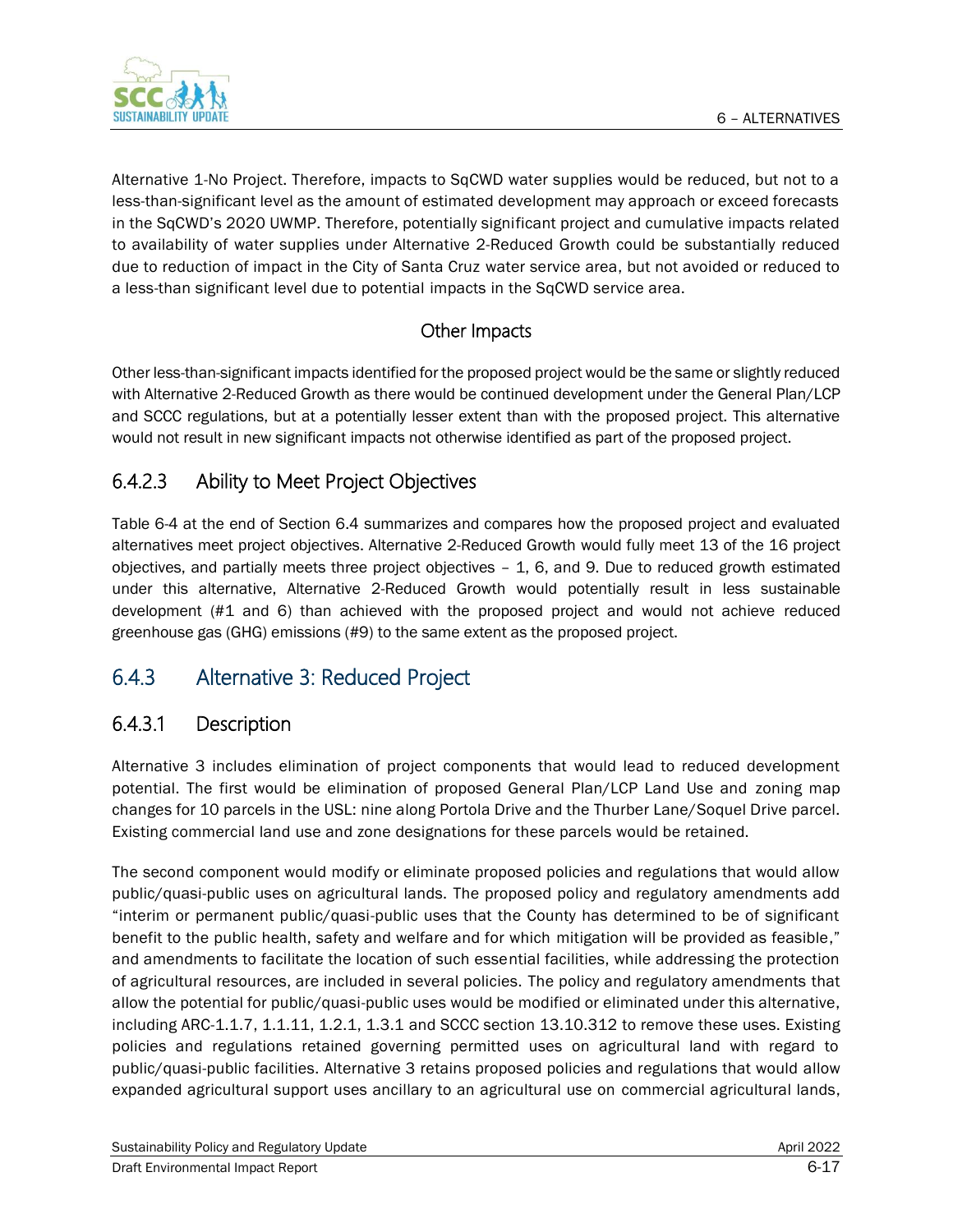

including agricultural service establishments and agricultural research and development facilities , but with specified measures for siting and minimizing conversion.

# 6.4.3.2 Impact Analysis

#### Agricultural Resources

Impacts related to conversion of Farmland of Statewide Importance, including prime agricultural lands, would be not be eliminated, but may be slightly reduced with Alternative 3-Reduced Development due to elimination of policy and regulatory amendments that would allow public/quasi-public uses on commercial agricultural lands. Policy and regulatory amendments that would allow agricultural support services on agricultural lands, however, would continue to be included in the Sustainability Update. Therefore, Alternative 3-Reduced Project would result in a slight reduction in the severity of the impact, but would not reduce the impact to a less-than significant level. Mitigation Measure AGR-1 would not be required as it pertains to public/quasi-public uses on agricultural land that is eliminated under this alternative.

#### Biological Resources

A potentially significant impact to riparian and sensitive habitat was identified with potential future development on one parcel located at Thurber Lane/Soquel Drive if the existing ephemeral stream were converted to an underground storm drain. Under Alternative 3-Reduced Project, the property land use and zone designations would not change, and existing neighborhood commercial and office designations would remain in place. Thus, future development could occur on the site, but with existing commercial land use and zone district designations. Therefore, future development under Alternative 3 could also include potential impacts to the existing ephemeral stream and associated sensitive riparian and aquatic habitats on the property if the stream were converted to an underground storm drain. Thus, Alternative 3-Reduced Project would not eliminate or reduce the significance of this impact, and Mitigation BIO-1 would be required as with the proposed project to provide a restoration plan should the stream be altered as part of future development.

#### Cultural Resources

Alternative 3-Reduced Project could result in a slightly lower amount of total development than estimated for the proposed project, but greater than what is estimated for Alternatives 1 or 2. As with the proposed project, there is potential for redevelopment of sites that have structures older than 50 years in age, which would require review to determine whether the structure would be considered a historical resource, and if so, to analyze potential significant impacts to historical resources and mitigate any impacts to the extent feasible. Through compliance with federal, state, and local regulations, and implementation of mitigation measures identified through project-level CEQA reviews and County-required historical evaluations for any structure over 50 years old, the potential for adverse effects to historical resources would be identified, and mitigation would be required if a significant impact were identified. Nonetheless, preservation, reuse, maintenance, and/or avoidance of historical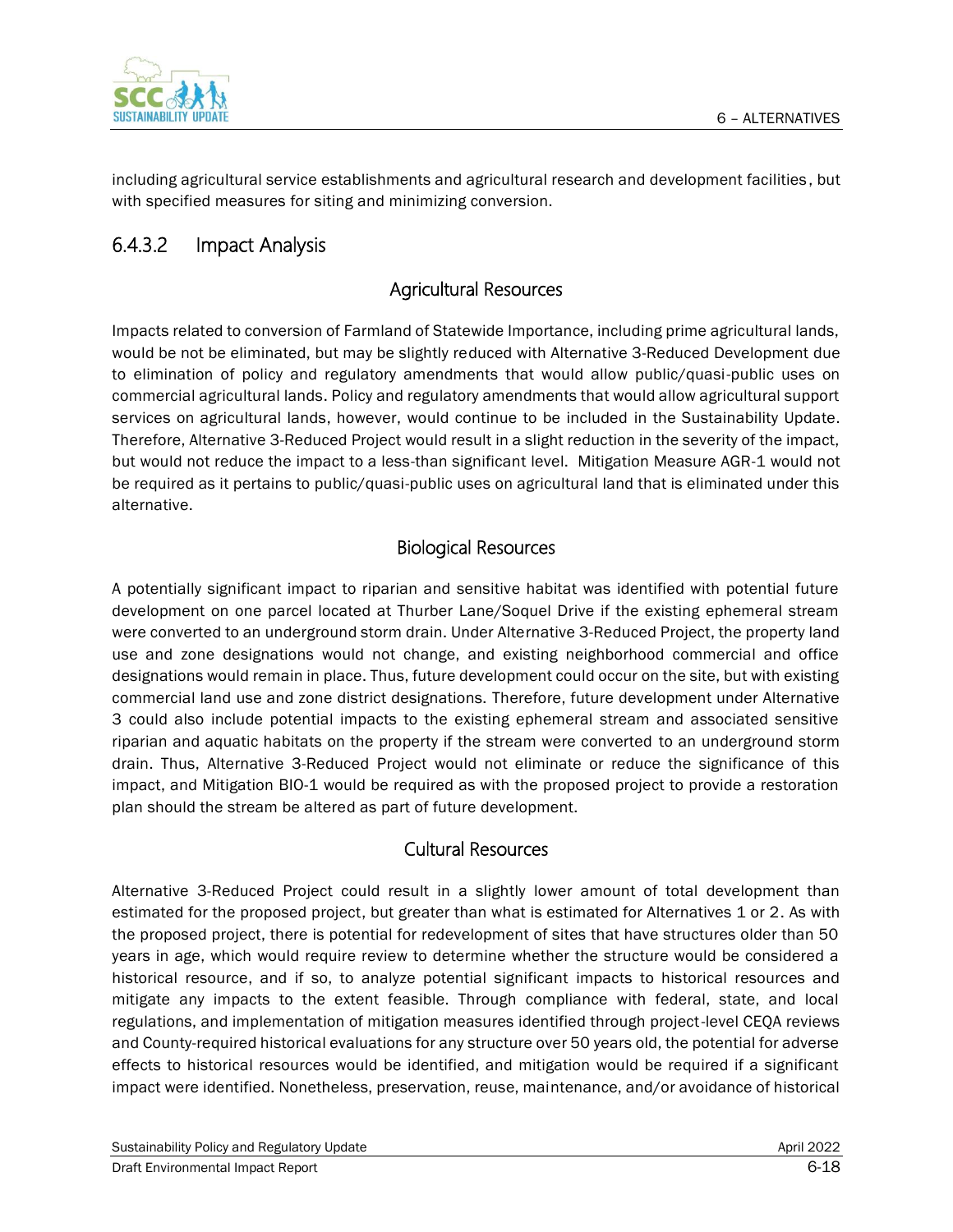

resources may not always be feasible, especially with potential redevelopment and intensification of uses in the USL, and recordation of a significant historical resource, alone, would not constitute adequate mitigation for a substantial adverse change to that resource. Mitigation Measures CUL-1 and CUL-2 would continue to be required as with the proposed project. Because Alternative 3-Reduced Project could result in future development at an amount similar to, though slightly reduced, than the proposed project, potential indirect impacts to historical resources under the Alternative 3 would not be reduced to a less-than-significant level.

#### Transportation-VMT

VMT under Alternative 3-Reduced Project would be similar to or slightly worse than with the proposed project due to elimination of land use map changes to urban parcels that would have otherwise supported intensified residential development in proximity to transit, bicycle, and pedestrian facilities. As discussed in Section 4.15, Transportation, the proposed project would result in a reduced VMT for residential VMT per capita, VMT per office/service employee, and VMT per employee for other employment land uses from existing conditions, but would not meet the County's VMT threshold, resulting in a significant project and cumulative impact. Mitigation Measures TRA-1 and TRA-2 would continue to be warranted under this alternative. However, the VMT project and cumulative impacts under Alternative 3-Reduced Project would be similar to or slightly worse than the proposed project, and the significant project and cumulative impact would not be reduced to a less-than-significant level as the County's threshold is expected to continue to be exceeded under this alternative.

#### Utilities-Water Service

The EIR concludes that the proposed project may indirectly result in demand that exceeds available water supplies in the City of Santa Cruz and SqCWD, which may be significant and unavoidable, depending the actual amount and timing of future development that occurs in the county and the City of Capitola that also is located in the service area of these two water purveyors. Under Alternative 3- Reduced Project, it is estimated that future housing development within the Live Oak planning area, which is served by the City of Santa Cruz, would be reduced by approximately 400 units due to elimination of land use and zoning map changes to 10 parcels, although redevelopment with intensified commercial uses could occur with existing land use and zone designations. Therefore, the potentially significant impact on availability of water supplies could be potentially reduced in the City of Santa Cruz water service area as the reduced number of housing units would fall within the projections in the City's UWMP, Thus, the potential impact within the City of Santa Cruz water service area could potentially be reduced to a less-than-significant level under Alternative 3-Reduced Project. While the City forecasts a shortfall of approximately two percent during the fifth year of a multi-year drought, the City considers this negligible and would not prevent the City from providing service to its customers.

Future housing unit estimates in the SqCWD under Alternative 3 would be the same as with the proposed project. Therefore, potential impacts to SqCWD water supplies would be the same as the proposed project. Therefore, potentially significant project and cumulative impacts related to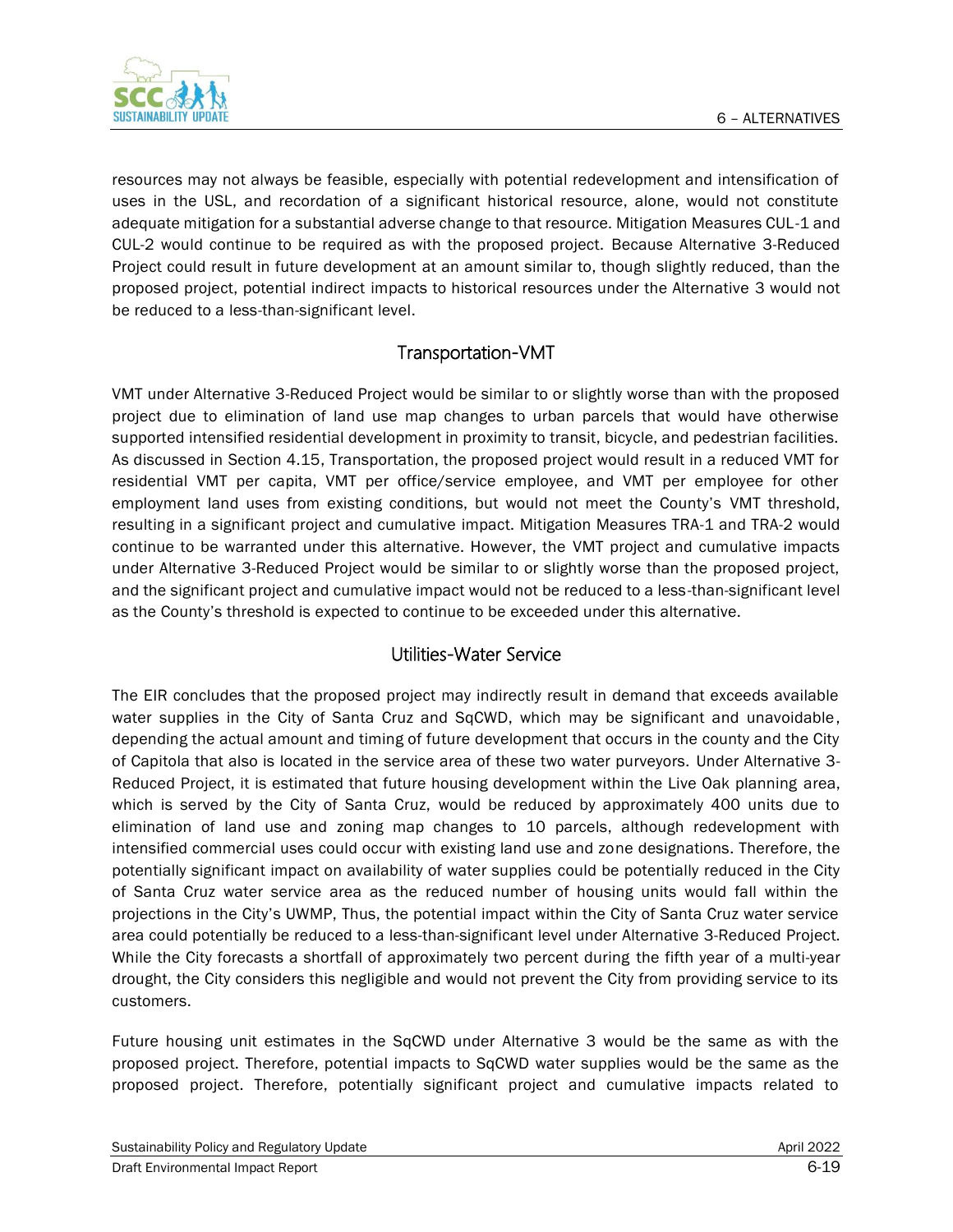

availability of water supplies under Alternative 3-Reduced Project could be substantially reduced due to reduction of impact in the City of Santa Cruz, but not avoided or reduced to a less -than significant level due to potential impacts in the SqCWD service area.

#### Other Impacts

Other less-than-significant impacts identified for the proposed project would be the same or slightly reduced with Alternative 3-Reduced Project as there would be continued development under the General Plan/LCP and SCCC regulations, but at a potentially lesser extent than with the proposed project. This alternative would not result in new significant impacts not otherwise identified as part of the proposed project.

# 6.4.3.3 Ability to Meet Project Objectives

Table 6-4 summarizes and compares how the proposed project and evaluated alternatives meet project objectives. Alternative 3-Reduced Project would fully meet 9 of the 16 project objectives, and would partially meet the other seven objectives. Due to elimination of land use designation changes on 10 parcels in the USL that would have supported high-density, intensified residential development, Alternative 3 would only partially meet project objectives related to sustainable development (1), housing (5), neighborhood vitality (6), reduction of GHG emissions (9), support of health care and medical facilities on Soquel Drive (11), implementation of the Pleasure Point vision (13), and support for parcel land use and zone map changes  $(14)$ .

# 6.5 ENVIRONMENTALLY SUPERIOR ALTERNATIVE

The CEQA Guidelines (section 15126.6[a]) requires that an EIR's analysis of alternatives identify the "environmentally superior alternative" among all of those considered. In addition, section 15126.6(e)(2) states that if the environmentally superior alternative is the No Project Alternative, the EIR must also identify an environmentally superior alternative among the other alternatives. Furthermore, Public Resources Code sections 21002 and 21081 require lead agencies to adopt feasible mitigation measures or feasible alternatives in order to substantially lessen or avoid otherwise significant adverse environmental effects, unless specific economic, legal, social, technological, or other conditions make such mitigation measures or alternatives infeasible.

[Table](#page-21-0) 6-5 presents a comparison of project impacts between the proposed project and the alternatives. Alternative 1-No Project would reduce impacts related to farmland conversion (AGR-1) to a less-thansignificant level, and also reduce impacts related to historical resources (CULT-1) and water supplies (UTL-1 and cumulative water), but not to a less-than-significant level. Impacts to sensitive habitats (BIO-2B) would remain similar to the proposed project, and significant transportation project and cumulative impacts related to VMT would increase in severity under Alternative 1-No Project. Additionally, Alternative 1 would meet or partially meet only four of the 16 project objectives.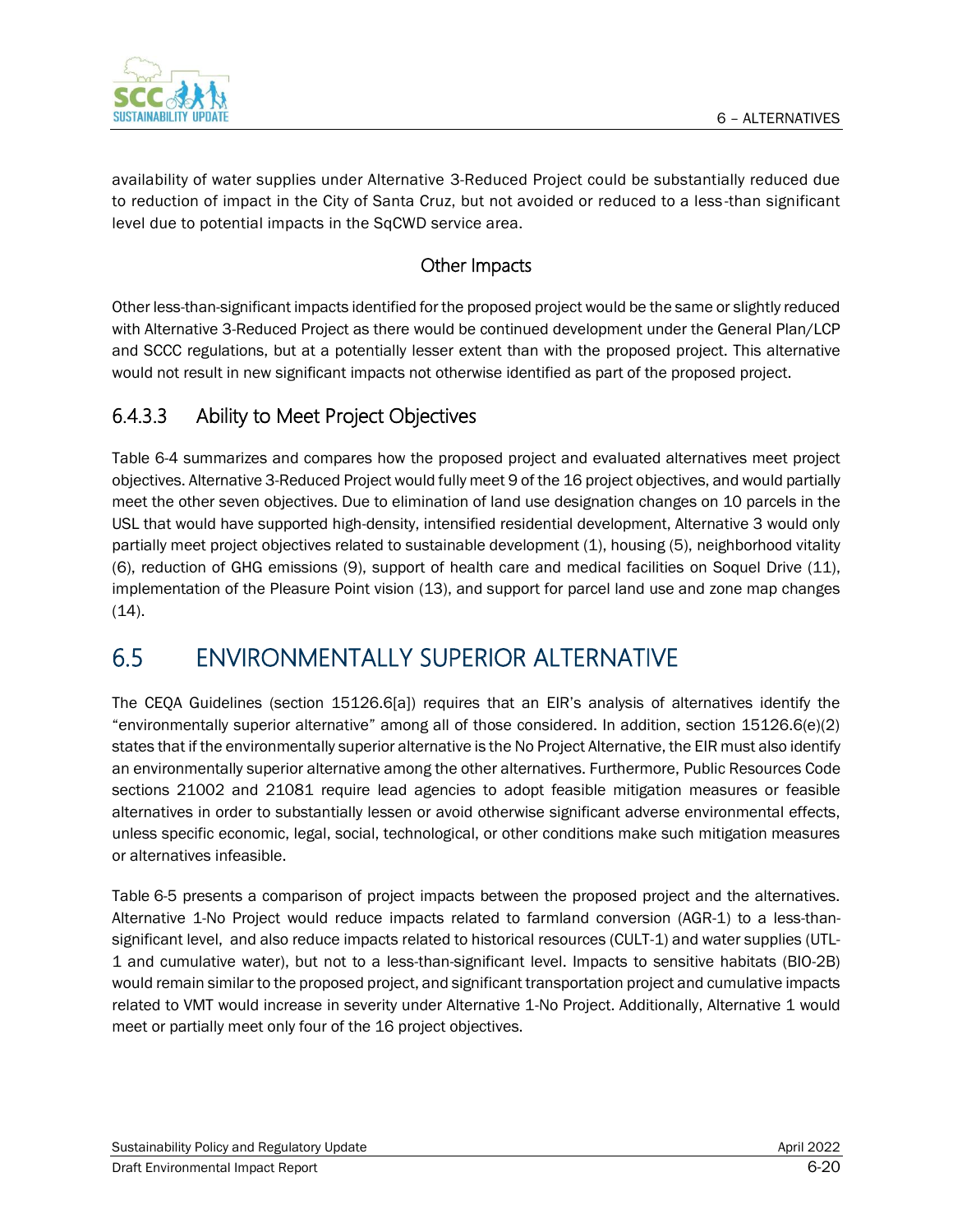

|                                              | <b>Ability to Meet Objective</b> |                                                          |                                                  |                                                   |
|----------------------------------------------|----------------------------------|----------------------------------------------------------|--------------------------------------------------|---------------------------------------------------|
| Objective                                    | Proposed<br>Project              | <b>Alternative 1</b><br>No Project<br><b>Alternative</b> | <b>Alternative 2</b><br><b>Reduced</b><br>Growth | <b>Alternative 3</b><br><b>Reduced</b><br>Project |
| Sustainable Development<br>1.                | Yes                              | <b>No</b>                                                | Partially                                        | Partially                                         |
| 2.<br>Agriculture                            | Yes                              | Partially                                                | Yes                                              | Yes                                               |
| З.<br>Conservation and Open Space            | Yes                              | Yes                                                      | Yes                                              | Yes                                               |
| Multimodal Transportation Network<br>4.      | Yes                              | <b>No</b>                                                | Yes                                              | Yes                                               |
| 5.<br>Housing                                | Yes                              | Partially                                                | Yes                                              | Partially                                         |
| 6.<br>Neighborhood Vitality and Services     | Yes                              | N <sub>o</sub>                                           | Partially                                        | Partially                                         |
| 7.<br><b>High-Quality Design</b>             | Yes                              | N <sub>o</sub>                                           | Yes                                              | Yes                                               |
| <b>Economic Vitality</b><br>8.               | Yes                              | Partially                                                | <b>Yes</b>                                       | <b>Yes</b>                                        |
| 9.<br><b>Reduction of GHG Emissions</b>      | Yes                              | N <sub>o</sub>                                           | Partially                                        | Partially                                         |
| 10. Healthy Communities                      | Yes                              | N <sub>o</sub>                                           | Yes                                              | Yes                                               |
| 11. Healthcare and Medical Facilities        | Yes                              | N <sub>o</sub>                                           | Yes                                              | Partially                                         |
| 12. Environmental Justice                    | Yes                              | N <sub>0</sub>                                           | Yes                                              | Yes                                               |
| 13. Pleasure Point and Portola Corridor      | Yes                              | N <sub>o</sub>                                           | Yes                                              | Partially                                         |
| 14. Update Zoning Regulations and Permitting | Yes                              | N <sub>o</sub>                                           | Yes                                              | Yes                                               |
| 15. Align with State Law and Regional Plans  | Yes                              | N <sub>o</sub>                                           | Yes                                              | Yes                                               |
| 16. Parcel Changes                           | Yes                              | No                                                       | Yes                                              | Partially                                         |

#### Table 6-4. Ability of Alternatives to Meet Project Objectives

Under Alternative 2-Reduced Growth, all significant impacts would be reduced, but not to a less-thansignificant level, except for BIO-2D, which would remain similar to the proposed project. All project objectives would be met under Alternative 2, except for three that would be partially met. Under Alternative 3-Reduced Project, one impact (AGR-1) would be reduced, but not to a less-than-significant level. All other identified significant impacts would remain similar to the proposed project, except the project and cumulative impact related to VMT (TRA-1), which could be slightly more severe than the proposed project. Alternative 3 also would fully meet fewer project objectives than Alternative 2 or the proposed project.

Overall, of the alternatives considered, Alternative 2 would reduce the severity of more identified significant impacts than the other alternatives reviewed and also attain most of the project objectives. Therefore, Alternative 2 is considered the environmentally superior alternative of the CEQA alternatives reviewed.